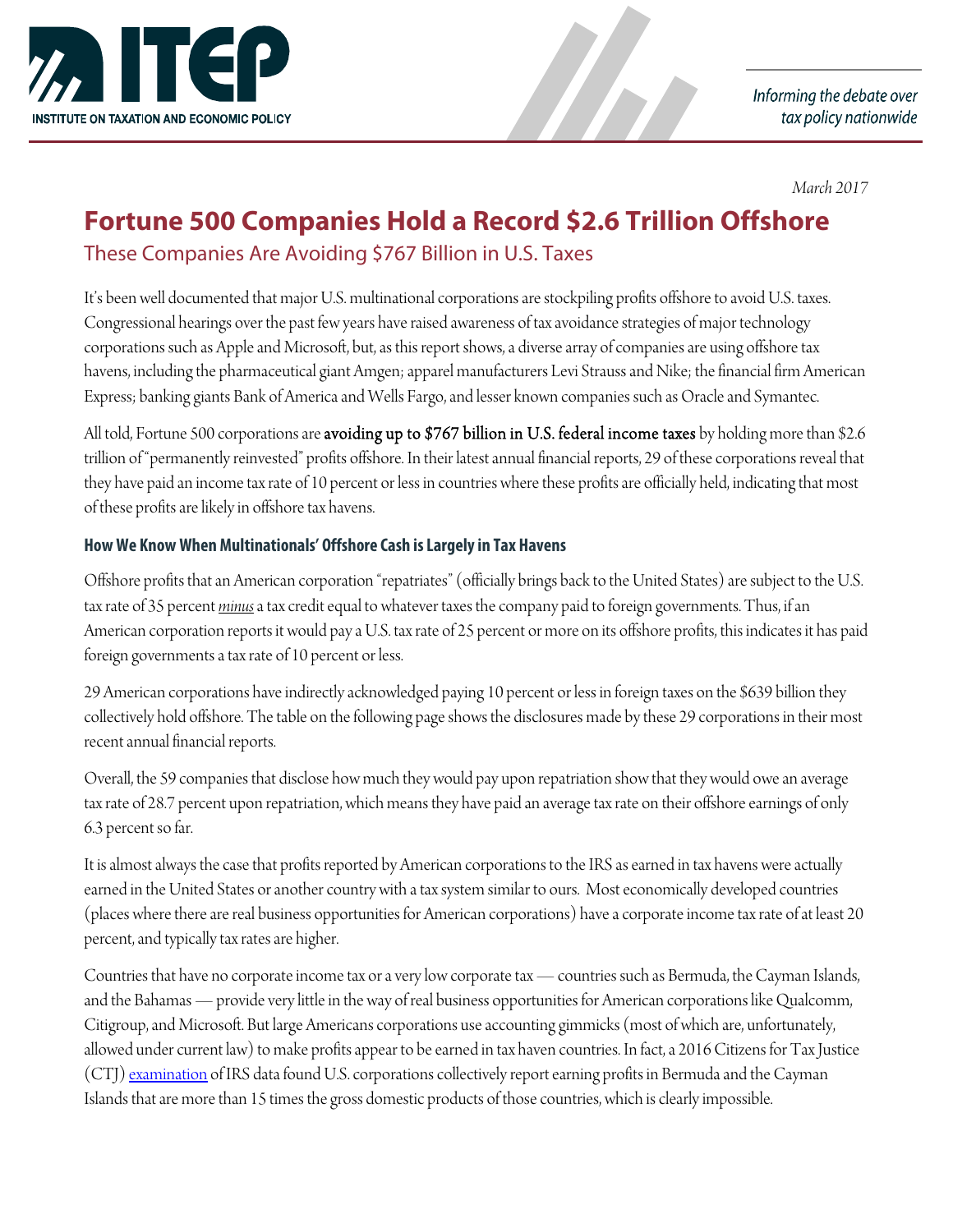#### **Hundreds of Other Fortune 500 Corporations Don't Disclose Tax Rates They'd Pay if They Repatriated Their Profits**

At the end of 2016, 322 Fortune 500 companies collectively held a whopping \$2.6 trillion offshore. (A full list of these 322 corporations is published as an appendix to this paper.)

Clearly, the 29 companies that disclose paying 10 percent or less in foreign taxes on their offshore profits are not alone in shifting their profits to tax havens—they're only alone in disclosing it. More than 80 percent of these companies — 263 out of 322 —decline to disclose the U.S. tax rate they would pay if these offshore profits were repatriated. (59 corporations, including the 29 companies shown on this page, disclose this information. A full list of the 59 companies is published as an appendix to this paper.) The non-disclosing companies collectively held \$1.88 trillion in unrepatriated offshore profits at the end of 2016.

Accounting standards require publicly held companies to disclose the U.S. tax they would pay upon repatriation of their offshore profits — but these standards also provide a gaping loophole allowing companies to assert that calculating this tax liability is "not practicable." Almost all of the 263 non-disclosing companies use this loophole to avoid disclosing their likely tax rates upon repatriation, even though these companies almost certainly have the capacity to estimate these liabilities.

Failing to disclose the tax due on offshore profits violates the spirit of the law; but failing to disclose those profits themselves appears to violate Securities Exchange Commission rules. We found five corporations that

| <b>Company Name</b>                   | <b>Unrepatriated</b><br>Income \$ Millions | <b>Estimated Tax</b><br><b>Bill \$ Millions</b> | <b>Implied Tax</b><br>Rate |
|---------------------------------------|--------------------------------------------|-------------------------------------------------|----------------------------|
| <b>Owens Corning</b>                  | \$1,800                                    | \$683                                           | 38%                        |
| <b>Republic Services</b>              | 48                                         | 17                                              | 35%                        |
| Qualcomm                              | 32,500                                     | 11,500                                          | 35%                        |
| <b>Advanced Micro Devices</b>         | 37                                         | 13                                              | 35%                        |
| Leucadia National                     | 157                                        | 55                                              | 35%                        |
| <b>Netflix</b>                        | 121                                        | 42                                              | 35%                        |
| Amgen                                 | 36,600                                     | 12,800                                          | 35%                        |
| <b>Gilead Sciences</b>                | 37,600                                     | 13,100                                          | 35%                        |
| Spirit AeroSystems Holdings           | 290                                        | 100                                             | 34%                        |
| <b>Dick's Sporting Goods</b>          | 47                                         | 16                                              | 34%                        |
| Nike                                  | 10,700                                     | 3,600                                           | 34%                        |
| Western Digital                       | 12,000                                     | 4,000                                           | 33%                        |
| Microsoft                             | 124,000                                    | 39,300                                          | 32%                        |
| <b>Oracle</b>                         | 42,600                                     | 13,300                                          | 31%                        |
| Apple                                 | 230,200                                    | 71,763                                          | 31%                        |
| American Express                      | 10,400                                     | 3,200                                           | 31%                        |
| AK Steel Holding                      | 26                                         | 8                                               | 31%                        |
| Symantec                              | 3,800                                      | 1,100                                           | 29%                        |
| <b>Hanesbrands</b>                    | 3,286                                      | 929                                             | 28%                        |
| <b>Baxter International</b>           | 9,300                                      | 2,600                                           | 28%                        |
| Lam Research                          | 4,300                                      | 1,200                                           | 28%                        |
| Citigroup                             | 47,000                                     | 13,100                                          | 28%                        |
| Bank of America Corp.                 | 17,800                                     | 4,900                                           | 28%                        |
| Wells Fargo                           | 2,400                                      | 653                                             | 27%                        |
| Biogen I dec                          | 7,600                                      | 2,050                                           | 27%                        |
| Levi Strauss                          | 100                                        | 27                                              | 27%                        |
| Quintiles Transnational Holdings Inc. | 670                                        | 176                                             | 26%                        |
| Clorox                                | 216                                        | 56                                              | 26%                        |
| NetApp                                | 4,000                                      | 1,000                                           | 25%                        |
| <b>Subtotal</b>                       | 639,598                                    | 201,288                                         | 31%                        |

 **Companies That Likely Hold Profits in Tax Havens**

Source: Most recent 10-K annual financial reports for each company NOTE: All figures are for the end of each company's most recent fiscal year.

disclose having permanently reinvested earnings, but do not disclose the cumulative total of those earnings. These companies are: C.H. Robinson, Dana Incorporated, H&R Block, Jones Lang LaSalle, and Whole Foods.

#### **Hundreds of Billions in Tax Revenue at Stake**

It's impossible to know precisely how much income tax would be paid, under current tax rates, upon repatriation by the 263 Fortune 500 companies that have disclosed holding profits overseas but have failed to disclose how much U.S. tax would be due if the profits were repatriated. But if these companies paid the same 28.7 percent average tax rate as the 59 disclosing companies, the resulting one-time tax would total \$540 billion for these 263 companies. Added to the \$227 billion tax bill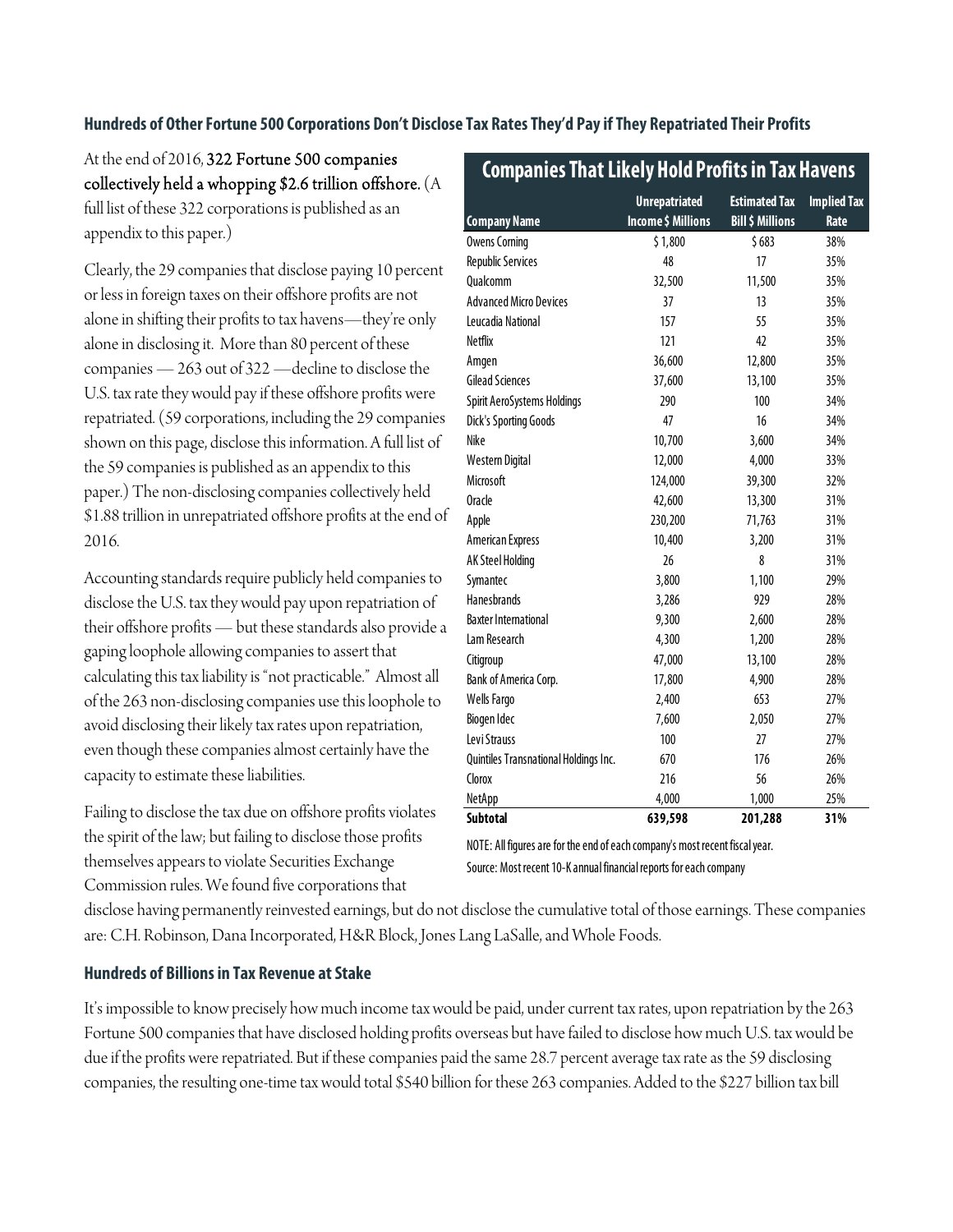estimated by the 59 companies who did disclose, this means that taxing all "permanently reinvested" foreign income of the 322 companies at the current federal tax rate could result in \$767 billion in added corporate tax revenue.

#### **20 of the Biggest "Non-Disclosing" Companies Hold \$1 Trillion Offshore**

While hundreds of companies refuse to disclose the tax they likely owe on their offshore cash, just a handful of these companies account for the lion's share of the permanently reinvested foreign profits in the Fortune 500. The nearby table shows the 20 non-disclosing companies with the biggest offshore stash at the end of the most recent fiscal year. These 20 companies held \$1.07 trillion in unrepatriated offshore income — more than half of the total income held by the 263 "non-disclosing" companies. Most of these companies also disclose, elsewhere in their financial reports, owning subsidiaries in known tax havens. For example:

**- General Electric** disclosed holding \$82 billion offshore at the end of 2016. GE has subsidiaries in the Bahamas, Bermuda, Ireland and Singapore, but won't disclose how much of its offshore cash is in these low-tax destinations.

• Pfizer has subsidiaries in the Cayman Islands, Ireland, the Isle of Jersey, Luxembourg and Singapore, but does not disclose how much of its offshore profits are stashed in these tax havens.

• The Coca-Cola Corporation has 3 Cayman Islands subsidiaries, but the company's limited financial disclosure doesn't specify how much of its \$35.5 billion in offshore profits are being "earned" there.

• Merck has 10 subsidiaries in Bermuda alone. It's unclear how much of its \$63 billion in offshore profits are being stored (for tax purposes) in this tiny island.

#### **Congress Should Act**

While corporations' offshore holdings have grown gradually over the past decade, there are two reasons it is vital that Congress act promptly to deal with this problem. First, a large number of the biggest corporations appear to be increasing their offshore cash significantly. Ninety-two of the companies surveyed in this report increased their declared offshore cash by at least \$500 million each in the last year alone. Thirty-four companies moved at least \$2 billion offshore in 2016. And six particularly aggressive companies each increased their permanently reinvested foreign earnings by more than \$5 billion in the past year. These include Apple, Intel, Microsoft, Gilead Sciences, Johnson & Johnson, and Cisco Systems.

A second reason for concern is that companies are aggressively seeking to permanently shelter their offshore cash from U.S. taxation by engaging in corporate inversions, through which companies acquire smaller foreign companies and reincorporate in foreign countries, thus avoiding most or all U.S. tax on their profits.

| <b>20 "Non-Disclosing" Companies</b>   |                                            |  |  |
|----------------------------------------|--------------------------------------------|--|--|
| <b>Company Name</b>                    | <b>Unrepatriated</b><br>Income \$ Millions |  |  |
| Pfizer                                 | \$197,096                                  |  |  |
| General Flectric                       | 82,000                                     |  |  |
| <b>International Business Machines</b> | 71,400                                     |  |  |
| Merck                                  | 63,100                                     |  |  |
| Google                                 | 60,700                                     |  |  |
| <b>Cisco Systems</b>                   | 65,600                                     |  |  |
| Johnson & Johnson                      | 66,200                                     |  |  |
| <b>Fxxon Mobil</b>                     | 54,000                                     |  |  |
| Procter & Gamble                       | 49,000                                     |  |  |
| Hewlett-Packard                        | 20,300                                     |  |  |
| Chevron                                | 46,400                                     |  |  |
| PepsiCo                                | 44,900                                     |  |  |
| Coca-Cola                              | 35,500                                     |  |  |
| <b>United Technologies</b>             | 31,000                                     |  |  |
| Medtronic                              | 29,000                                     |  |  |
| Intel                                  | 46,400                                     |  |  |
| Eli Lilly                              | 28,000                                     |  |  |
| <b>Wal-Mart Stores</b>                 | 26,100                                     |  |  |
| Abbvie                                 | 29,000                                     |  |  |
| <b>Bristol-Myers Squibb</b>            | 25,700                                     |  |  |
| <b>Subtotal</b>                        | 1,071,396                                  |  |  |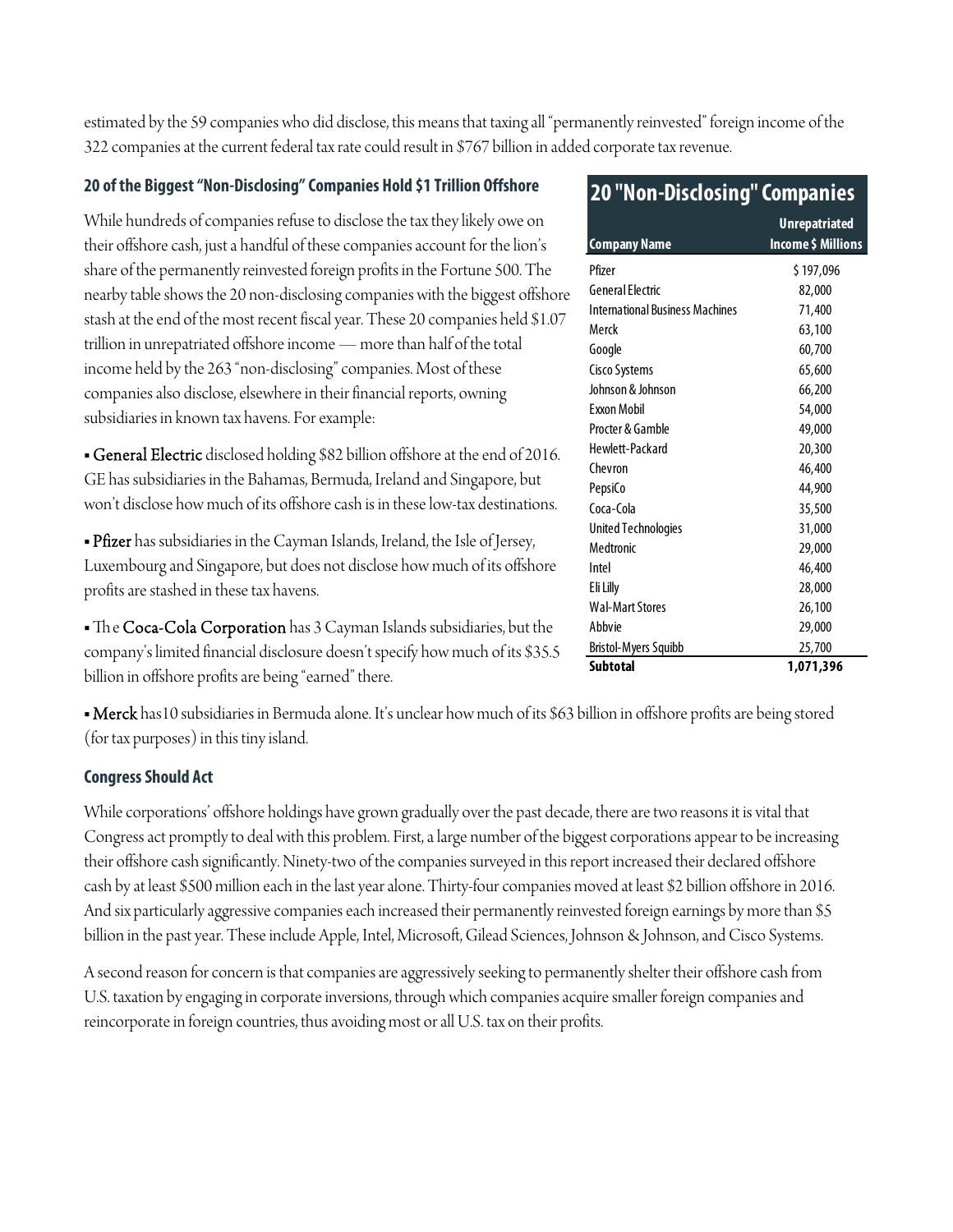#### **What Should Be Done?**

Many large multinationals that fail to disclose whether their offshore profits are officially in tax havens are the same companies that have lobbied heavily for tax breaks on their offshore cash. These companies propose the government either enact a temporary "tax holiday" for repatriation, which would allow companies to officially bring offshore profits back to the U.S. and pay a very low tax rate on the repatriated income, or give them a permanent exemption for offshore income in the form of a "territorial" tax system. Either of these proposals would increase the incentive for multinationals to shift their U.S. profits, on paper, into tax havens.

A far more sensible solution would be to simply end "deferral," that is, repealing the rule that indefinitely exempts offshore profits from U.S. income tax until these profits are repatriated. Ending deferral would mean that all profits of U.S. corporations, whether they are generated in the U.S. or abroad, would be taxed by the United States in the year they are earned. Of course, American corporations would continue to receive a "foreign tax credit" against any taxes they pay to foreign governments, to ensure profits are not double-taxed.

In addition, Congress or the Securities and Exchange Commission should require more transparency from companies on their offshore earnings. At minimum, this means removing the exemption from the current regulation that allows companies to avoid disclosure of the tax they would owe on their unrepatriated funds if they deem it not practicable to make that calculation. A more comprehensive approach would be to require companies to publicly disclose their income, tax and other financial information on country-by-country basis.

#### **Conclusion**

The limited disclosures made by a handful of Fortune 500 corporations show that corporations are brazenly using tax havens to avoid taxes on significant profits. But the scope of this tax avoidance is likely much larger, since the vast majority of Fortune 500 companies with offshore cash refuse to disclose how much tax they would pay on repatriating their offshore profits.

Lawmakers should resist calls for tax changes, such as repatriation holidays or a territorial tax system, that would reward U.S. companies for shifting their profits to tax havens. If the Securities and Exchange Commission required more complete disclosure about multinationals' offshore profits, it would become obvious that Congress should end deferral, thereby eliminating the incentive for multinationals to shift their profits offshore once and for all.

#### **33 Corporations That Increased Offshore Profits By \$2 Billion or More In The Last Year**

|                                        | Unrepatriated Income (\$millions) |           |           |
|----------------------------------------|-----------------------------------|-----------|-----------|
| Company                                | 2016                              | 2015      | Change    |
| Apple                                  | 230,200                           | 200,100   | $+30,100$ |
| Intel                                  | 46,400                            | 26,900    | $+19,500$ |
| Microsoft                              | 124,000                           | 108,300   | $+15,700$ |
| <b>Gilead Sciences</b>                 | 37,600                            | 28,500    | $+9,100$  |
| Johnson & Johnson                      | 66,200                            | 58,000    | $+8,200$  |
| <b>Cisco Systems</b>                   | 65,600                            | 58,000    | $+7,600$  |
| PepsiCo                                | 44,900                            | 40,200    | $+4,700$  |
| <b>Oracle</b>                          | 42,600                            | 38,000    | $+4,600$  |
| AES                                    | 4,000                             |           | $+4,000$  |
| Amgen                                  | 36,600                            | 32,600    | $+4,000$  |
| Abbvie                                 | 29,000                            | 25,000    | $+4,000$  |
| Procter & Gamble                       | 49,000                            | 45,000    | $+4,000$  |
| Merck                                  | 63,100                            | 59,200    | $+3,900$  |
| Thermo Fisher Scientific               | 12,490                            | 8,640     | $+3,850$  |
| J.P. Morgan Chase & Co.                | 38,400                            | 34,600    | $+3,800$  |
| Qualcomm                               | 32,500                            | 28,800    | $+3,700$  |
| Celgene                                | 13,300                            | 9,667     | $+3,633$  |
| Coca-Cola                              | 35,500                            | 31,900    | $+3,600$  |
| Pfizer                                 | 197,096                           | 193,587   | $+3,510$  |
| <b>International Business Machines</b> | 71,400                            | 68,100    | $+3,300$  |
| Priceline.com                          | 13,000                            | 9,900     | $+3,100$  |
| Exxon Mobil                            | 54,000                            | 51,000    | $+3,000$  |
| Facebook                               | 2,870                             |           | $+2,870$  |
| <b>Marriott International</b>          | 3,950                             | 1,109     | $+2,841$  |
| <b>Wal-Mart Stores</b>                 | 26,100                            | 23,300    | $+2,800$  |
| Goldman Sachs Group                    | 31,240                            | 28,550    | $+2,690$  |
| <b>Western Digital</b>                 | 12,000                            | 9,400     | $+2,600$  |
| Laboratory Corp. of America            | 3,144                             | 662       | $+2,482$  |
| Google                                 | 60,700                            | 58,300    | $+2,400$  |
| Nike                                   | 10,700                            | 8,300     | $+2,400$  |
| Eaton                                  | 17,300                            | 15,100    | $+2,200$  |
| 3M                                     | 14,000                            | 12,000    | $+2,000$  |
| <b>United Technologies</b>             | 31,000                            | 29,000    | $+2,000$  |
| <b>Total, These 33</b>                 | 1,386,190                         | 1,219,015 | 167,176   |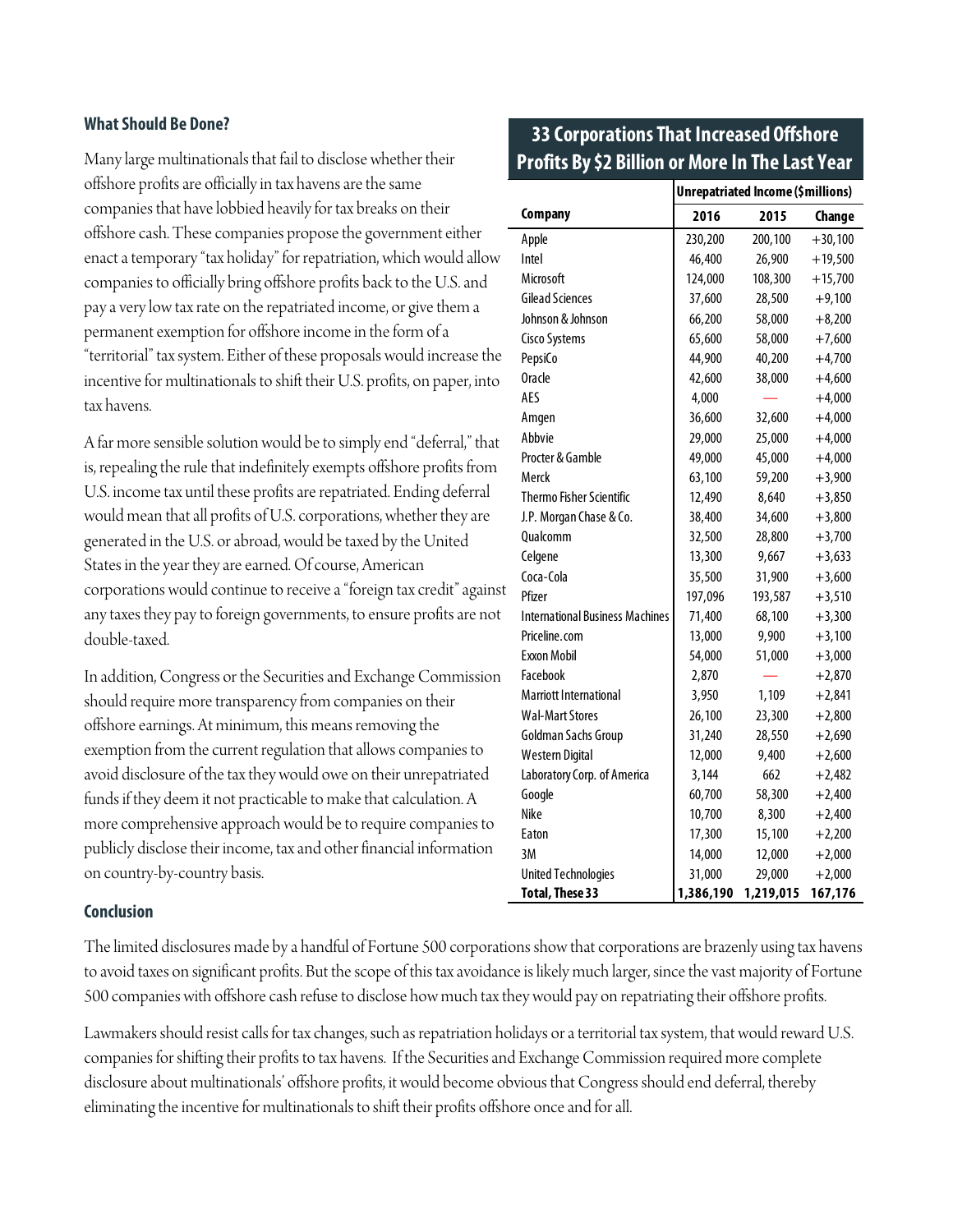| <b>Unrepatriated Income</b><br><b>Estimated Tax Bill</b><br><b>Implied</b><br><b>Implied Foreign</b><br>\$ Millions<br><b>\$Millions</b><br><b>Tax Rate</b><br><b>Tax Rate</b><br><b>Company Name</b><br>37.9%<br><b>Owens Corning</b><br>\$1,800<br>\$683<br>$0.0\%$<br>48<br>17<br>0.0%<br><b>Republic Services</b><br>35.4%<br><b>Oualcomm</b><br>32,500<br>11,500<br>35.4%<br>0.0%<br><b>Advanced Micro Devices</b><br>37<br>13<br>35.1%<br>0.0%<br>Leucadia National<br>157<br>55<br>35.0%<br>0.0%<br>42<br><b>Netflix</b><br>121<br>0.0%<br>35.0%<br>36,600<br>12,800<br>35.0%<br>0.0%<br>Amgen<br><b>Gilead Sciences</b><br>0.0%<br>37,600<br>13,100<br>34.8%<br>Spirit AeroSystems Holdings<br>290<br>100<br>34.5%<br>0.5%<br><b>Dick's Sporting Goods</b><br>47<br>16<br>34.5%<br>0.5%<br>Nike<br>10,700<br>3,600<br>33.6%<br>1.4%<br>Western Digital<br>12,000<br>4,000<br>33.3%<br>1.7%<br>Microsoft<br>124,000<br>39,300<br>31.7%<br>3.3%<br><b>Oracle</b><br>42,600<br>13,300<br>31.2%<br>3.8%<br>Apple<br>230,200<br>71,763<br>31.2%<br>3.8%<br>30.8%<br>4.2%<br><b>American Express</b><br>10,400<br>3,200<br>26<br>AK Steel Holding<br>8<br>30.5%<br>4.5%<br>3,800<br>28.9%<br>6.1%<br>Symantec<br>1,100<br><b>Hanesbrands</b><br>929<br>6.7%<br>3,286<br>28.3%<br><b>Baxter International</b><br>9,300<br>2,600<br>28.0%<br>7.0%<br>4,300<br>1,200<br>27.9%<br>7.1%<br>Lam Research<br>47,000<br>27.9%<br>13,100<br>7.1%<br>Citigroup<br>Bank of America Corp.<br>17,800<br>27.5%<br>7.5%<br>4,900<br>653<br>7.8%<br><b>Wells Fargo</b><br>2,400<br>27.2%<br><b>Biogen Idec</b><br>7,600<br>2,050<br>27.0%<br>8.0%<br>Levi Strauss<br>100<br>27<br>26.6%<br>8.4%<br>Quintiles Transnational Holdings Inc.<br>670<br>176<br>26.3%<br>8.7%<br>Clorox<br>216<br>56<br>25.9%<br>9.1%<br>4,000<br>1,000<br>25.0%<br>10.0%<br>NetApp<br>76<br>Ameriprise Financial<br>321<br>23.7%<br>11.3%<br>Air Products & Chemicals<br>23.3%<br>11.7%<br>6,301<br>1,468<br>J.P. Morgan Chase & Co.<br>38,400<br>8,800<br>22.9%<br>12.1%<br>682<br>154<br>22.6%<br>12.4%<br>Gap<br><b>Northern Trust</b><br>1,600<br>356<br>22.3%<br>12.7%<br>KBR<br>1,500<br>319<br>21.3%<br>13.7%<br>Jacobs Engineering Group<br>26<br>5<br>20.7%<br>14.3%<br>3,400<br>700<br><b>Walt Disney</b><br>20.6%<br>14.4%<br>Bank of New York Mellon Corp.<br>6,000<br>1,200<br>20.0%<br>15.0%<br>795<br>159<br>20.0%<br>15.0%<br>Tenneco<br>State Street Corp.<br>5,500<br>1,100<br>20.0%<br>15.0%<br>200<br><b>Unum Group</b><br>1,000<br>20.0%<br>15.0%<br>Goldman Sachs Group<br>6,180<br>19.8%<br>15.2%<br>31,240<br>Priceline.com<br>13,000<br>17.7%<br>17.3%<br>2,300<br>246<br>17.2%<br>17.8%<br>Assurant<br>42<br><b>Lockheed Martin</b><br>386<br>64<br>16.6%<br>18.4%<br>99<br><b>Universal Health Services</b><br>15<br>15.2%<br>19.8%<br>3,000<br>395<br>Murphy Oil<br>13.2%<br>21.8%<br>2,500<br>325<br>22.0%<br>Cigna<br>13.0%<br>46<br>6<br>22.2%<br>Group 1 Automotive<br>12.8%<br>2,200<br>275<br>12.5%<br>22.5%<br>Viacom<br>55<br>6<br>23.9%<br>W.R. Berkley<br>11.1%<br><b>PPG Industries</b><br>3,500<br>350<br>10.0%<br>25.0%<br>12,006<br>1,111<br>9.3%<br>25.7%<br>Morgan Stanley<br>Anixter International<br>656<br>60<br>9.2%<br>25.8%<br><b>Arthur Gallagher</b><br>243<br>16<br>6.4%<br>28.6%<br>572<br>AutoZone<br>35<br>6.1%<br>28.9%<br><b>Ford Motor</b><br>300<br>5,700<br>5.3%<br>29.7%<br>130<br>Paccar<br>3,860<br>3.4%<br>31.6%<br>Occidental Petroleum<br>116<br>8,500<br>1.4%<br>33.6%<br><b>TOTAL</b><br>\$792,932<br>\$227,551<br>28.7%<br>6.3% | 59 Companies That Disclose Likely Tax Payments from Repatriation |  |  |  |  |
|--------------------------------------------------------------------------------------------------------------------------------------------------------------------------------------------------------------------------------------------------------------------------------------------------------------------------------------------------------------------------------------------------------------------------------------------------------------------------------------------------------------------------------------------------------------------------------------------------------------------------------------------------------------------------------------------------------------------------------------------------------------------------------------------------------------------------------------------------------------------------------------------------------------------------------------------------------------------------------------------------------------------------------------------------------------------------------------------------------------------------------------------------------------------------------------------------------------------------------------------------------------------------------------------------------------------------------------------------------------------------------------------------------------------------------------------------------------------------------------------------------------------------------------------------------------------------------------------------------------------------------------------------------------------------------------------------------------------------------------------------------------------------------------------------------------------------------------------------------------------------------------------------------------------------------------------------------------------------------------------------------------------------------------------------------------------------------------------------------------------------------------------------------------------------------------------------------------------------------------------------------------------------------------------------------------------------------------------------------------------------------------------------------------------------------------------------------------------------------------------------------------------------------------------------------------------------------------------------------------------------------------------------------------------------------------------------------------------------------------------------------------------------------------------------------------------------------------------------------------------------------------------------------------------------------------------------------------------------------------------------------------------------------------------------------------------------------------------------------------------------------------------------------------------------------------------------------------------------------------------------------------------------------------------------------------------------------------------------------------------------------------------------------------------------------------------------------------------------------------------------------------------------------------------------------------------|------------------------------------------------------------------|--|--|--|--|
|                                                                                                                                                                                                                                                                                                                                                                                                                                                                                                                                                                                                                                                                                                                                                                                                                                                                                                                                                                                                                                                                                                                                                                                                                                                                                                                                                                                                                                                                                                                                                                                                                                                                                                                                                                                                                                                                                                                                                                                                                                                                                                                                                                                                                                                                                                                                                                                                                                                                                                                                                                                                                                                                                                                                                                                                                                                                                                                                                                                                                                                                                                                                                                                                                                                                                                                                                                                                                                                                                                                                                                    |                                                                  |  |  |  |  |
|                                                                                                                                                                                                                                                                                                                                                                                                                                                                                                                                                                                                                                                                                                                                                                                                                                                                                                                                                                                                                                                                                                                                                                                                                                                                                                                                                                                                                                                                                                                                                                                                                                                                                                                                                                                                                                                                                                                                                                                                                                                                                                                                                                                                                                                                                                                                                                                                                                                                                                                                                                                                                                                                                                                                                                                                                                                                                                                                                                                                                                                                                                                                                                                                                                                                                                                                                                                                                                                                                                                                                                    |                                                                  |  |  |  |  |
|                                                                                                                                                                                                                                                                                                                                                                                                                                                                                                                                                                                                                                                                                                                                                                                                                                                                                                                                                                                                                                                                                                                                                                                                                                                                                                                                                                                                                                                                                                                                                                                                                                                                                                                                                                                                                                                                                                                                                                                                                                                                                                                                                                                                                                                                                                                                                                                                                                                                                                                                                                                                                                                                                                                                                                                                                                                                                                                                                                                                                                                                                                                                                                                                                                                                                                                                                                                                                                                                                                                                                                    |                                                                  |  |  |  |  |
|                                                                                                                                                                                                                                                                                                                                                                                                                                                                                                                                                                                                                                                                                                                                                                                                                                                                                                                                                                                                                                                                                                                                                                                                                                                                                                                                                                                                                                                                                                                                                                                                                                                                                                                                                                                                                                                                                                                                                                                                                                                                                                                                                                                                                                                                                                                                                                                                                                                                                                                                                                                                                                                                                                                                                                                                                                                                                                                                                                                                                                                                                                                                                                                                                                                                                                                                                                                                                                                                                                                                                                    |                                                                  |  |  |  |  |
|                                                                                                                                                                                                                                                                                                                                                                                                                                                                                                                                                                                                                                                                                                                                                                                                                                                                                                                                                                                                                                                                                                                                                                                                                                                                                                                                                                                                                                                                                                                                                                                                                                                                                                                                                                                                                                                                                                                                                                                                                                                                                                                                                                                                                                                                                                                                                                                                                                                                                                                                                                                                                                                                                                                                                                                                                                                                                                                                                                                                                                                                                                                                                                                                                                                                                                                                                                                                                                                                                                                                                                    |                                                                  |  |  |  |  |
|                                                                                                                                                                                                                                                                                                                                                                                                                                                                                                                                                                                                                                                                                                                                                                                                                                                                                                                                                                                                                                                                                                                                                                                                                                                                                                                                                                                                                                                                                                                                                                                                                                                                                                                                                                                                                                                                                                                                                                                                                                                                                                                                                                                                                                                                                                                                                                                                                                                                                                                                                                                                                                                                                                                                                                                                                                                                                                                                                                                                                                                                                                                                                                                                                                                                                                                                                                                                                                                                                                                                                                    |                                                                  |  |  |  |  |
|                                                                                                                                                                                                                                                                                                                                                                                                                                                                                                                                                                                                                                                                                                                                                                                                                                                                                                                                                                                                                                                                                                                                                                                                                                                                                                                                                                                                                                                                                                                                                                                                                                                                                                                                                                                                                                                                                                                                                                                                                                                                                                                                                                                                                                                                                                                                                                                                                                                                                                                                                                                                                                                                                                                                                                                                                                                                                                                                                                                                                                                                                                                                                                                                                                                                                                                                                                                                                                                                                                                                                                    |                                                                  |  |  |  |  |
|                                                                                                                                                                                                                                                                                                                                                                                                                                                                                                                                                                                                                                                                                                                                                                                                                                                                                                                                                                                                                                                                                                                                                                                                                                                                                                                                                                                                                                                                                                                                                                                                                                                                                                                                                                                                                                                                                                                                                                                                                                                                                                                                                                                                                                                                                                                                                                                                                                                                                                                                                                                                                                                                                                                                                                                                                                                                                                                                                                                                                                                                                                                                                                                                                                                                                                                                                                                                                                                                                                                                                                    |                                                                  |  |  |  |  |
|                                                                                                                                                                                                                                                                                                                                                                                                                                                                                                                                                                                                                                                                                                                                                                                                                                                                                                                                                                                                                                                                                                                                                                                                                                                                                                                                                                                                                                                                                                                                                                                                                                                                                                                                                                                                                                                                                                                                                                                                                                                                                                                                                                                                                                                                                                                                                                                                                                                                                                                                                                                                                                                                                                                                                                                                                                                                                                                                                                                                                                                                                                                                                                                                                                                                                                                                                                                                                                                                                                                                                                    |                                                                  |  |  |  |  |
|                                                                                                                                                                                                                                                                                                                                                                                                                                                                                                                                                                                                                                                                                                                                                                                                                                                                                                                                                                                                                                                                                                                                                                                                                                                                                                                                                                                                                                                                                                                                                                                                                                                                                                                                                                                                                                                                                                                                                                                                                                                                                                                                                                                                                                                                                                                                                                                                                                                                                                                                                                                                                                                                                                                                                                                                                                                                                                                                                                                                                                                                                                                                                                                                                                                                                                                                                                                                                                                                                                                                                                    |                                                                  |  |  |  |  |
|                                                                                                                                                                                                                                                                                                                                                                                                                                                                                                                                                                                                                                                                                                                                                                                                                                                                                                                                                                                                                                                                                                                                                                                                                                                                                                                                                                                                                                                                                                                                                                                                                                                                                                                                                                                                                                                                                                                                                                                                                                                                                                                                                                                                                                                                                                                                                                                                                                                                                                                                                                                                                                                                                                                                                                                                                                                                                                                                                                                                                                                                                                                                                                                                                                                                                                                                                                                                                                                                                                                                                                    |                                                                  |  |  |  |  |
|                                                                                                                                                                                                                                                                                                                                                                                                                                                                                                                                                                                                                                                                                                                                                                                                                                                                                                                                                                                                                                                                                                                                                                                                                                                                                                                                                                                                                                                                                                                                                                                                                                                                                                                                                                                                                                                                                                                                                                                                                                                                                                                                                                                                                                                                                                                                                                                                                                                                                                                                                                                                                                                                                                                                                                                                                                                                                                                                                                                                                                                                                                                                                                                                                                                                                                                                                                                                                                                                                                                                                                    |                                                                  |  |  |  |  |
|                                                                                                                                                                                                                                                                                                                                                                                                                                                                                                                                                                                                                                                                                                                                                                                                                                                                                                                                                                                                                                                                                                                                                                                                                                                                                                                                                                                                                                                                                                                                                                                                                                                                                                                                                                                                                                                                                                                                                                                                                                                                                                                                                                                                                                                                                                                                                                                                                                                                                                                                                                                                                                                                                                                                                                                                                                                                                                                                                                                                                                                                                                                                                                                                                                                                                                                                                                                                                                                                                                                                                                    |                                                                  |  |  |  |  |
|                                                                                                                                                                                                                                                                                                                                                                                                                                                                                                                                                                                                                                                                                                                                                                                                                                                                                                                                                                                                                                                                                                                                                                                                                                                                                                                                                                                                                                                                                                                                                                                                                                                                                                                                                                                                                                                                                                                                                                                                                                                                                                                                                                                                                                                                                                                                                                                                                                                                                                                                                                                                                                                                                                                                                                                                                                                                                                                                                                                                                                                                                                                                                                                                                                                                                                                                                                                                                                                                                                                                                                    |                                                                  |  |  |  |  |
|                                                                                                                                                                                                                                                                                                                                                                                                                                                                                                                                                                                                                                                                                                                                                                                                                                                                                                                                                                                                                                                                                                                                                                                                                                                                                                                                                                                                                                                                                                                                                                                                                                                                                                                                                                                                                                                                                                                                                                                                                                                                                                                                                                                                                                                                                                                                                                                                                                                                                                                                                                                                                                                                                                                                                                                                                                                                                                                                                                                                                                                                                                                                                                                                                                                                                                                                                                                                                                                                                                                                                                    |                                                                  |  |  |  |  |
|                                                                                                                                                                                                                                                                                                                                                                                                                                                                                                                                                                                                                                                                                                                                                                                                                                                                                                                                                                                                                                                                                                                                                                                                                                                                                                                                                                                                                                                                                                                                                                                                                                                                                                                                                                                                                                                                                                                                                                                                                                                                                                                                                                                                                                                                                                                                                                                                                                                                                                                                                                                                                                                                                                                                                                                                                                                                                                                                                                                                                                                                                                                                                                                                                                                                                                                                                                                                                                                                                                                                                                    |                                                                  |  |  |  |  |
|                                                                                                                                                                                                                                                                                                                                                                                                                                                                                                                                                                                                                                                                                                                                                                                                                                                                                                                                                                                                                                                                                                                                                                                                                                                                                                                                                                                                                                                                                                                                                                                                                                                                                                                                                                                                                                                                                                                                                                                                                                                                                                                                                                                                                                                                                                                                                                                                                                                                                                                                                                                                                                                                                                                                                                                                                                                                                                                                                                                                                                                                                                                                                                                                                                                                                                                                                                                                                                                                                                                                                                    |                                                                  |  |  |  |  |
|                                                                                                                                                                                                                                                                                                                                                                                                                                                                                                                                                                                                                                                                                                                                                                                                                                                                                                                                                                                                                                                                                                                                                                                                                                                                                                                                                                                                                                                                                                                                                                                                                                                                                                                                                                                                                                                                                                                                                                                                                                                                                                                                                                                                                                                                                                                                                                                                                                                                                                                                                                                                                                                                                                                                                                                                                                                                                                                                                                                                                                                                                                                                                                                                                                                                                                                                                                                                                                                                                                                                                                    |                                                                  |  |  |  |  |
|                                                                                                                                                                                                                                                                                                                                                                                                                                                                                                                                                                                                                                                                                                                                                                                                                                                                                                                                                                                                                                                                                                                                                                                                                                                                                                                                                                                                                                                                                                                                                                                                                                                                                                                                                                                                                                                                                                                                                                                                                                                                                                                                                                                                                                                                                                                                                                                                                                                                                                                                                                                                                                                                                                                                                                                                                                                                                                                                                                                                                                                                                                                                                                                                                                                                                                                                                                                                                                                                                                                                                                    |                                                                  |  |  |  |  |
|                                                                                                                                                                                                                                                                                                                                                                                                                                                                                                                                                                                                                                                                                                                                                                                                                                                                                                                                                                                                                                                                                                                                                                                                                                                                                                                                                                                                                                                                                                                                                                                                                                                                                                                                                                                                                                                                                                                                                                                                                                                                                                                                                                                                                                                                                                                                                                                                                                                                                                                                                                                                                                                                                                                                                                                                                                                                                                                                                                                                                                                                                                                                                                                                                                                                                                                                                                                                                                                                                                                                                                    |                                                                  |  |  |  |  |
|                                                                                                                                                                                                                                                                                                                                                                                                                                                                                                                                                                                                                                                                                                                                                                                                                                                                                                                                                                                                                                                                                                                                                                                                                                                                                                                                                                                                                                                                                                                                                                                                                                                                                                                                                                                                                                                                                                                                                                                                                                                                                                                                                                                                                                                                                                                                                                                                                                                                                                                                                                                                                                                                                                                                                                                                                                                                                                                                                                                                                                                                                                                                                                                                                                                                                                                                                                                                                                                                                                                                                                    |                                                                  |  |  |  |  |
|                                                                                                                                                                                                                                                                                                                                                                                                                                                                                                                                                                                                                                                                                                                                                                                                                                                                                                                                                                                                                                                                                                                                                                                                                                                                                                                                                                                                                                                                                                                                                                                                                                                                                                                                                                                                                                                                                                                                                                                                                                                                                                                                                                                                                                                                                                                                                                                                                                                                                                                                                                                                                                                                                                                                                                                                                                                                                                                                                                                                                                                                                                                                                                                                                                                                                                                                                                                                                                                                                                                                                                    |                                                                  |  |  |  |  |
|                                                                                                                                                                                                                                                                                                                                                                                                                                                                                                                                                                                                                                                                                                                                                                                                                                                                                                                                                                                                                                                                                                                                                                                                                                                                                                                                                                                                                                                                                                                                                                                                                                                                                                                                                                                                                                                                                                                                                                                                                                                                                                                                                                                                                                                                                                                                                                                                                                                                                                                                                                                                                                                                                                                                                                                                                                                                                                                                                                                                                                                                                                                                                                                                                                                                                                                                                                                                                                                                                                                                                                    |                                                                  |  |  |  |  |
|                                                                                                                                                                                                                                                                                                                                                                                                                                                                                                                                                                                                                                                                                                                                                                                                                                                                                                                                                                                                                                                                                                                                                                                                                                                                                                                                                                                                                                                                                                                                                                                                                                                                                                                                                                                                                                                                                                                                                                                                                                                                                                                                                                                                                                                                                                                                                                                                                                                                                                                                                                                                                                                                                                                                                                                                                                                                                                                                                                                                                                                                                                                                                                                                                                                                                                                                                                                                                                                                                                                                                                    |                                                                  |  |  |  |  |
|                                                                                                                                                                                                                                                                                                                                                                                                                                                                                                                                                                                                                                                                                                                                                                                                                                                                                                                                                                                                                                                                                                                                                                                                                                                                                                                                                                                                                                                                                                                                                                                                                                                                                                                                                                                                                                                                                                                                                                                                                                                                                                                                                                                                                                                                                                                                                                                                                                                                                                                                                                                                                                                                                                                                                                                                                                                                                                                                                                                                                                                                                                                                                                                                                                                                                                                                                                                                                                                                                                                                                                    |                                                                  |  |  |  |  |
|                                                                                                                                                                                                                                                                                                                                                                                                                                                                                                                                                                                                                                                                                                                                                                                                                                                                                                                                                                                                                                                                                                                                                                                                                                                                                                                                                                                                                                                                                                                                                                                                                                                                                                                                                                                                                                                                                                                                                                                                                                                                                                                                                                                                                                                                                                                                                                                                                                                                                                                                                                                                                                                                                                                                                                                                                                                                                                                                                                                                                                                                                                                                                                                                                                                                                                                                                                                                                                                                                                                                                                    |                                                                  |  |  |  |  |
|                                                                                                                                                                                                                                                                                                                                                                                                                                                                                                                                                                                                                                                                                                                                                                                                                                                                                                                                                                                                                                                                                                                                                                                                                                                                                                                                                                                                                                                                                                                                                                                                                                                                                                                                                                                                                                                                                                                                                                                                                                                                                                                                                                                                                                                                                                                                                                                                                                                                                                                                                                                                                                                                                                                                                                                                                                                                                                                                                                                                                                                                                                                                                                                                                                                                                                                                                                                                                                                                                                                                                                    |                                                                  |  |  |  |  |
|                                                                                                                                                                                                                                                                                                                                                                                                                                                                                                                                                                                                                                                                                                                                                                                                                                                                                                                                                                                                                                                                                                                                                                                                                                                                                                                                                                                                                                                                                                                                                                                                                                                                                                                                                                                                                                                                                                                                                                                                                                                                                                                                                                                                                                                                                                                                                                                                                                                                                                                                                                                                                                                                                                                                                                                                                                                                                                                                                                                                                                                                                                                                                                                                                                                                                                                                                                                                                                                                                                                                                                    |                                                                  |  |  |  |  |
|                                                                                                                                                                                                                                                                                                                                                                                                                                                                                                                                                                                                                                                                                                                                                                                                                                                                                                                                                                                                                                                                                                                                                                                                                                                                                                                                                                                                                                                                                                                                                                                                                                                                                                                                                                                                                                                                                                                                                                                                                                                                                                                                                                                                                                                                                                                                                                                                                                                                                                                                                                                                                                                                                                                                                                                                                                                                                                                                                                                                                                                                                                                                                                                                                                                                                                                                                                                                                                                                                                                                                                    |                                                                  |  |  |  |  |
|                                                                                                                                                                                                                                                                                                                                                                                                                                                                                                                                                                                                                                                                                                                                                                                                                                                                                                                                                                                                                                                                                                                                                                                                                                                                                                                                                                                                                                                                                                                                                                                                                                                                                                                                                                                                                                                                                                                                                                                                                                                                                                                                                                                                                                                                                                                                                                                                                                                                                                                                                                                                                                                                                                                                                                                                                                                                                                                                                                                                                                                                                                                                                                                                                                                                                                                                                                                                                                                                                                                                                                    |                                                                  |  |  |  |  |
|                                                                                                                                                                                                                                                                                                                                                                                                                                                                                                                                                                                                                                                                                                                                                                                                                                                                                                                                                                                                                                                                                                                                                                                                                                                                                                                                                                                                                                                                                                                                                                                                                                                                                                                                                                                                                                                                                                                                                                                                                                                                                                                                                                                                                                                                                                                                                                                                                                                                                                                                                                                                                                                                                                                                                                                                                                                                                                                                                                                                                                                                                                                                                                                                                                                                                                                                                                                                                                                                                                                                                                    |                                                                  |  |  |  |  |
|                                                                                                                                                                                                                                                                                                                                                                                                                                                                                                                                                                                                                                                                                                                                                                                                                                                                                                                                                                                                                                                                                                                                                                                                                                                                                                                                                                                                                                                                                                                                                                                                                                                                                                                                                                                                                                                                                                                                                                                                                                                                                                                                                                                                                                                                                                                                                                                                                                                                                                                                                                                                                                                                                                                                                                                                                                                                                                                                                                                                                                                                                                                                                                                                                                                                                                                                                                                                                                                                                                                                                                    |                                                                  |  |  |  |  |
|                                                                                                                                                                                                                                                                                                                                                                                                                                                                                                                                                                                                                                                                                                                                                                                                                                                                                                                                                                                                                                                                                                                                                                                                                                                                                                                                                                                                                                                                                                                                                                                                                                                                                                                                                                                                                                                                                                                                                                                                                                                                                                                                                                                                                                                                                                                                                                                                                                                                                                                                                                                                                                                                                                                                                                                                                                                                                                                                                                                                                                                                                                                                                                                                                                                                                                                                                                                                                                                                                                                                                                    |                                                                  |  |  |  |  |
|                                                                                                                                                                                                                                                                                                                                                                                                                                                                                                                                                                                                                                                                                                                                                                                                                                                                                                                                                                                                                                                                                                                                                                                                                                                                                                                                                                                                                                                                                                                                                                                                                                                                                                                                                                                                                                                                                                                                                                                                                                                                                                                                                                                                                                                                                                                                                                                                                                                                                                                                                                                                                                                                                                                                                                                                                                                                                                                                                                                                                                                                                                                                                                                                                                                                                                                                                                                                                                                                                                                                                                    |                                                                  |  |  |  |  |
|                                                                                                                                                                                                                                                                                                                                                                                                                                                                                                                                                                                                                                                                                                                                                                                                                                                                                                                                                                                                                                                                                                                                                                                                                                                                                                                                                                                                                                                                                                                                                                                                                                                                                                                                                                                                                                                                                                                                                                                                                                                                                                                                                                                                                                                                                                                                                                                                                                                                                                                                                                                                                                                                                                                                                                                                                                                                                                                                                                                                                                                                                                                                                                                                                                                                                                                                                                                                                                                                                                                                                                    |                                                                  |  |  |  |  |
|                                                                                                                                                                                                                                                                                                                                                                                                                                                                                                                                                                                                                                                                                                                                                                                                                                                                                                                                                                                                                                                                                                                                                                                                                                                                                                                                                                                                                                                                                                                                                                                                                                                                                                                                                                                                                                                                                                                                                                                                                                                                                                                                                                                                                                                                                                                                                                                                                                                                                                                                                                                                                                                                                                                                                                                                                                                                                                                                                                                                                                                                                                                                                                                                                                                                                                                                                                                                                                                                                                                                                                    |                                                                  |  |  |  |  |
|                                                                                                                                                                                                                                                                                                                                                                                                                                                                                                                                                                                                                                                                                                                                                                                                                                                                                                                                                                                                                                                                                                                                                                                                                                                                                                                                                                                                                                                                                                                                                                                                                                                                                                                                                                                                                                                                                                                                                                                                                                                                                                                                                                                                                                                                                                                                                                                                                                                                                                                                                                                                                                                                                                                                                                                                                                                                                                                                                                                                                                                                                                                                                                                                                                                                                                                                                                                                                                                                                                                                                                    |                                                                  |  |  |  |  |
|                                                                                                                                                                                                                                                                                                                                                                                                                                                                                                                                                                                                                                                                                                                                                                                                                                                                                                                                                                                                                                                                                                                                                                                                                                                                                                                                                                                                                                                                                                                                                                                                                                                                                                                                                                                                                                                                                                                                                                                                                                                                                                                                                                                                                                                                                                                                                                                                                                                                                                                                                                                                                                                                                                                                                                                                                                                                                                                                                                                                                                                                                                                                                                                                                                                                                                                                                                                                                                                                                                                                                                    |                                                                  |  |  |  |  |
|                                                                                                                                                                                                                                                                                                                                                                                                                                                                                                                                                                                                                                                                                                                                                                                                                                                                                                                                                                                                                                                                                                                                                                                                                                                                                                                                                                                                                                                                                                                                                                                                                                                                                                                                                                                                                                                                                                                                                                                                                                                                                                                                                                                                                                                                                                                                                                                                                                                                                                                                                                                                                                                                                                                                                                                                                                                                                                                                                                                                                                                                                                                                                                                                                                                                                                                                                                                                                                                                                                                                                                    |                                                                  |  |  |  |  |
|                                                                                                                                                                                                                                                                                                                                                                                                                                                                                                                                                                                                                                                                                                                                                                                                                                                                                                                                                                                                                                                                                                                                                                                                                                                                                                                                                                                                                                                                                                                                                                                                                                                                                                                                                                                                                                                                                                                                                                                                                                                                                                                                                                                                                                                                                                                                                                                                                                                                                                                                                                                                                                                                                                                                                                                                                                                                                                                                                                                                                                                                                                                                                                                                                                                                                                                                                                                                                                                                                                                                                                    |                                                                  |  |  |  |  |
|                                                                                                                                                                                                                                                                                                                                                                                                                                                                                                                                                                                                                                                                                                                                                                                                                                                                                                                                                                                                                                                                                                                                                                                                                                                                                                                                                                                                                                                                                                                                                                                                                                                                                                                                                                                                                                                                                                                                                                                                                                                                                                                                                                                                                                                                                                                                                                                                                                                                                                                                                                                                                                                                                                                                                                                                                                                                                                                                                                                                                                                                                                                                                                                                                                                                                                                                                                                                                                                                                                                                                                    |                                                                  |  |  |  |  |
|                                                                                                                                                                                                                                                                                                                                                                                                                                                                                                                                                                                                                                                                                                                                                                                                                                                                                                                                                                                                                                                                                                                                                                                                                                                                                                                                                                                                                                                                                                                                                                                                                                                                                                                                                                                                                                                                                                                                                                                                                                                                                                                                                                                                                                                                                                                                                                                                                                                                                                                                                                                                                                                                                                                                                                                                                                                                                                                                                                                                                                                                                                                                                                                                                                                                                                                                                                                                                                                                                                                                                                    |                                                                  |  |  |  |  |
|                                                                                                                                                                                                                                                                                                                                                                                                                                                                                                                                                                                                                                                                                                                                                                                                                                                                                                                                                                                                                                                                                                                                                                                                                                                                                                                                                                                                                                                                                                                                                                                                                                                                                                                                                                                                                                                                                                                                                                                                                                                                                                                                                                                                                                                                                                                                                                                                                                                                                                                                                                                                                                                                                                                                                                                                                                                                                                                                                                                                                                                                                                                                                                                                                                                                                                                                                                                                                                                                                                                                                                    |                                                                  |  |  |  |  |
|                                                                                                                                                                                                                                                                                                                                                                                                                                                                                                                                                                                                                                                                                                                                                                                                                                                                                                                                                                                                                                                                                                                                                                                                                                                                                                                                                                                                                                                                                                                                                                                                                                                                                                                                                                                                                                                                                                                                                                                                                                                                                                                                                                                                                                                                                                                                                                                                                                                                                                                                                                                                                                                                                                                                                                                                                                                                                                                                                                                                                                                                                                                                                                                                                                                                                                                                                                                                                                                                                                                                                                    |                                                                  |  |  |  |  |
|                                                                                                                                                                                                                                                                                                                                                                                                                                                                                                                                                                                                                                                                                                                                                                                                                                                                                                                                                                                                                                                                                                                                                                                                                                                                                                                                                                                                                                                                                                                                                                                                                                                                                                                                                                                                                                                                                                                                                                                                                                                                                                                                                                                                                                                                                                                                                                                                                                                                                                                                                                                                                                                                                                                                                                                                                                                                                                                                                                                                                                                                                                                                                                                                                                                                                                                                                                                                                                                                                                                                                                    |                                                                  |  |  |  |  |
|                                                                                                                                                                                                                                                                                                                                                                                                                                                                                                                                                                                                                                                                                                                                                                                                                                                                                                                                                                                                                                                                                                                                                                                                                                                                                                                                                                                                                                                                                                                                                                                                                                                                                                                                                                                                                                                                                                                                                                                                                                                                                                                                                                                                                                                                                                                                                                                                                                                                                                                                                                                                                                                                                                                                                                                                                                                                                                                                                                                                                                                                                                                                                                                                                                                                                                                                                                                                                                                                                                                                                                    |                                                                  |  |  |  |  |
|                                                                                                                                                                                                                                                                                                                                                                                                                                                                                                                                                                                                                                                                                                                                                                                                                                                                                                                                                                                                                                                                                                                                                                                                                                                                                                                                                                                                                                                                                                                                                                                                                                                                                                                                                                                                                                                                                                                                                                                                                                                                                                                                                                                                                                                                                                                                                                                                                                                                                                                                                                                                                                                                                                                                                                                                                                                                                                                                                                                                                                                                                                                                                                                                                                                                                                                                                                                                                                                                                                                                                                    |                                                                  |  |  |  |  |
|                                                                                                                                                                                                                                                                                                                                                                                                                                                                                                                                                                                                                                                                                                                                                                                                                                                                                                                                                                                                                                                                                                                                                                                                                                                                                                                                                                                                                                                                                                                                                                                                                                                                                                                                                                                                                                                                                                                                                                                                                                                                                                                                                                                                                                                                                                                                                                                                                                                                                                                                                                                                                                                                                                                                                                                                                                                                                                                                                                                                                                                                                                                                                                                                                                                                                                                                                                                                                                                                                                                                                                    |                                                                  |  |  |  |  |
|                                                                                                                                                                                                                                                                                                                                                                                                                                                                                                                                                                                                                                                                                                                                                                                                                                                                                                                                                                                                                                                                                                                                                                                                                                                                                                                                                                                                                                                                                                                                                                                                                                                                                                                                                                                                                                                                                                                                                                                                                                                                                                                                                                                                                                                                                                                                                                                                                                                                                                                                                                                                                                                                                                                                                                                                                                                                                                                                                                                                                                                                                                                                                                                                                                                                                                                                                                                                                                                                                                                                                                    |                                                                  |  |  |  |  |
|                                                                                                                                                                                                                                                                                                                                                                                                                                                                                                                                                                                                                                                                                                                                                                                                                                                                                                                                                                                                                                                                                                                                                                                                                                                                                                                                                                                                                                                                                                                                                                                                                                                                                                                                                                                                                                                                                                                                                                                                                                                                                                                                                                                                                                                                                                                                                                                                                                                                                                                                                                                                                                                                                                                                                                                                                                                                                                                                                                                                                                                                                                                                                                                                                                                                                                                                                                                                                                                                                                                                                                    |                                                                  |  |  |  |  |
|                                                                                                                                                                                                                                                                                                                                                                                                                                                                                                                                                                                                                                                                                                                                                                                                                                                                                                                                                                                                                                                                                                                                                                                                                                                                                                                                                                                                                                                                                                                                                                                                                                                                                                                                                                                                                                                                                                                                                                                                                                                                                                                                                                                                                                                                                                                                                                                                                                                                                                                                                                                                                                                                                                                                                                                                                                                                                                                                                                                                                                                                                                                                                                                                                                                                                                                                                                                                                                                                                                                                                                    |                                                                  |  |  |  |  |
|                                                                                                                                                                                                                                                                                                                                                                                                                                                                                                                                                                                                                                                                                                                                                                                                                                                                                                                                                                                                                                                                                                                                                                                                                                                                                                                                                                                                                                                                                                                                                                                                                                                                                                                                                                                                                                                                                                                                                                                                                                                                                                                                                                                                                                                                                                                                                                                                                                                                                                                                                                                                                                                                                                                                                                                                                                                                                                                                                                                                                                                                                                                                                                                                                                                                                                                                                                                                                                                                                                                                                                    |                                                                  |  |  |  |  |
|                                                                                                                                                                                                                                                                                                                                                                                                                                                                                                                                                                                                                                                                                                                                                                                                                                                                                                                                                                                                                                                                                                                                                                                                                                                                                                                                                                                                                                                                                                                                                                                                                                                                                                                                                                                                                                                                                                                                                                                                                                                                                                                                                                                                                                                                                                                                                                                                                                                                                                                                                                                                                                                                                                                                                                                                                                                                                                                                                                                                                                                                                                                                                                                                                                                                                                                                                                                                                                                                                                                                                                    |                                                                  |  |  |  |  |
|                                                                                                                                                                                                                                                                                                                                                                                                                                                                                                                                                                                                                                                                                                                                                                                                                                                                                                                                                                                                                                                                                                                                                                                                                                                                                                                                                                                                                                                                                                                                                                                                                                                                                                                                                                                                                                                                                                                                                                                                                                                                                                                                                                                                                                                                                                                                                                                                                                                                                                                                                                                                                                                                                                                                                                                                                                                                                                                                                                                                                                                                                                                                                                                                                                                                                                                                                                                                                                                                                                                                                                    |                                                                  |  |  |  |  |
|                                                                                                                                                                                                                                                                                                                                                                                                                                                                                                                                                                                                                                                                                                                                                                                                                                                                                                                                                                                                                                                                                                                                                                                                                                                                                                                                                                                                                                                                                                                                                                                                                                                                                                                                                                                                                                                                                                                                                                                                                                                                                                                                                                                                                                                                                                                                                                                                                                                                                                                                                                                                                                                                                                                                                                                                                                                                                                                                                                                                                                                                                                                                                                                                                                                                                                                                                                                                                                                                                                                                                                    |                                                                  |  |  |  |  |
|                                                                                                                                                                                                                                                                                                                                                                                                                                                                                                                                                                                                                                                                                                                                                                                                                                                                                                                                                                                                                                                                                                                                                                                                                                                                                                                                                                                                                                                                                                                                                                                                                                                                                                                                                                                                                                                                                                                                                                                                                                                                                                                                                                                                                                                                                                                                                                                                                                                                                                                                                                                                                                                                                                                                                                                                                                                                                                                                                                                                                                                                                                                                                                                                                                                                                                                                                                                                                                                                                                                                                                    |                                                                  |  |  |  |  |
|                                                                                                                                                                                                                                                                                                                                                                                                                                                                                                                                                                                                                                                                                                                                                                                                                                                                                                                                                                                                                                                                                                                                                                                                                                                                                                                                                                                                                                                                                                                                                                                                                                                                                                                                                                                                                                                                                                                                                                                                                                                                                                                                                                                                                                                                                                                                                                                                                                                                                                                                                                                                                                                                                                                                                                                                                                                                                                                                                                                                                                                                                                                                                                                                                                                                                                                                                                                                                                                                                                                                                                    |                                                                  |  |  |  |  |
|                                                                                                                                                                                                                                                                                                                                                                                                                                                                                                                                                                                                                                                                                                                                                                                                                                                                                                                                                                                                                                                                                                                                                                                                                                                                                                                                                                                                                                                                                                                                                                                                                                                                                                                                                                                                                                                                                                                                                                                                                                                                                                                                                                                                                                                                                                                                                                                                                                                                                                                                                                                                                                                                                                                                                                                                                                                                                                                                                                                                                                                                                                                                                                                                                                                                                                                                                                                                                                                                                                                                                                    |                                                                  |  |  |  |  |
|                                                                                                                                                                                                                                                                                                                                                                                                                                                                                                                                                                                                                                                                                                                                                                                                                                                                                                                                                                                                                                                                                                                                                                                                                                                                                                                                                                                                                                                                                                                                                                                                                                                                                                                                                                                                                                                                                                                                                                                                                                                                                                                                                                                                                                                                                                                                                                                                                                                                                                                                                                                                                                                                                                                                                                                                                                                                                                                                                                                                                                                                                                                                                                                                                                                                                                                                                                                                                                                                                                                                                                    |                                                                  |  |  |  |  |
|                                                                                                                                                                                                                                                                                                                                                                                                                                                                                                                                                                                                                                                                                                                                                                                                                                                                                                                                                                                                                                                                                                                                                                                                                                                                                                                                                                                                                                                                                                                                                                                                                                                                                                                                                                                                                                                                                                                                                                                                                                                                                                                                                                                                                                                                                                                                                                                                                                                                                                                                                                                                                                                                                                                                                                                                                                                                                                                                                                                                                                                                                                                                                                                                                                                                                                                                                                                                                                                                                                                                                                    |                                                                  |  |  |  |  |
|                                                                                                                                                                                                                                                                                                                                                                                                                                                                                                                                                                                                                                                                                                                                                                                                                                                                                                                                                                                                                                                                                                                                                                                                                                                                                                                                                                                                                                                                                                                                                                                                                                                                                                                                                                                                                                                                                                                                                                                                                                                                                                                                                                                                                                                                                                                                                                                                                                                                                                                                                                                                                                                                                                                                                                                                                                                                                                                                                                                                                                                                                                                                                                                                                                                                                                                                                                                                                                                                                                                                                                    |                                                                  |  |  |  |  |
|                                                                                                                                                                                                                                                                                                                                                                                                                                                                                                                                                                                                                                                                                                                                                                                                                                                                                                                                                                                                                                                                                                                                                                                                                                                                                                                                                                                                                                                                                                                                                                                                                                                                                                                                                                                                                                                                                                                                                                                                                                                                                                                                                                                                                                                                                                                                                                                                                                                                                                                                                                                                                                                                                                                                                                                                                                                                                                                                                                                                                                                                                                                                                                                                                                                                                                                                                                                                                                                                                                                                                                    |                                                                  |  |  |  |  |
|                                                                                                                                                                                                                                                                                                                                                                                                                                                                                                                                                                                                                                                                                                                                                                                                                                                                                                                                                                                                                                                                                                                                                                                                                                                                                                                                                                                                                                                                                                                                                                                                                                                                                                                                                                                                                                                                                                                                                                                                                                                                                                                                                                                                                                                                                                                                                                                                                                                                                                                                                                                                                                                                                                                                                                                                                                                                                                                                                                                                                                                                                                                                                                                                                                                                                                                                                                                                                                                                                                                                                                    | Source: ITEP analysis of companies' 10-Ks                        |  |  |  |  |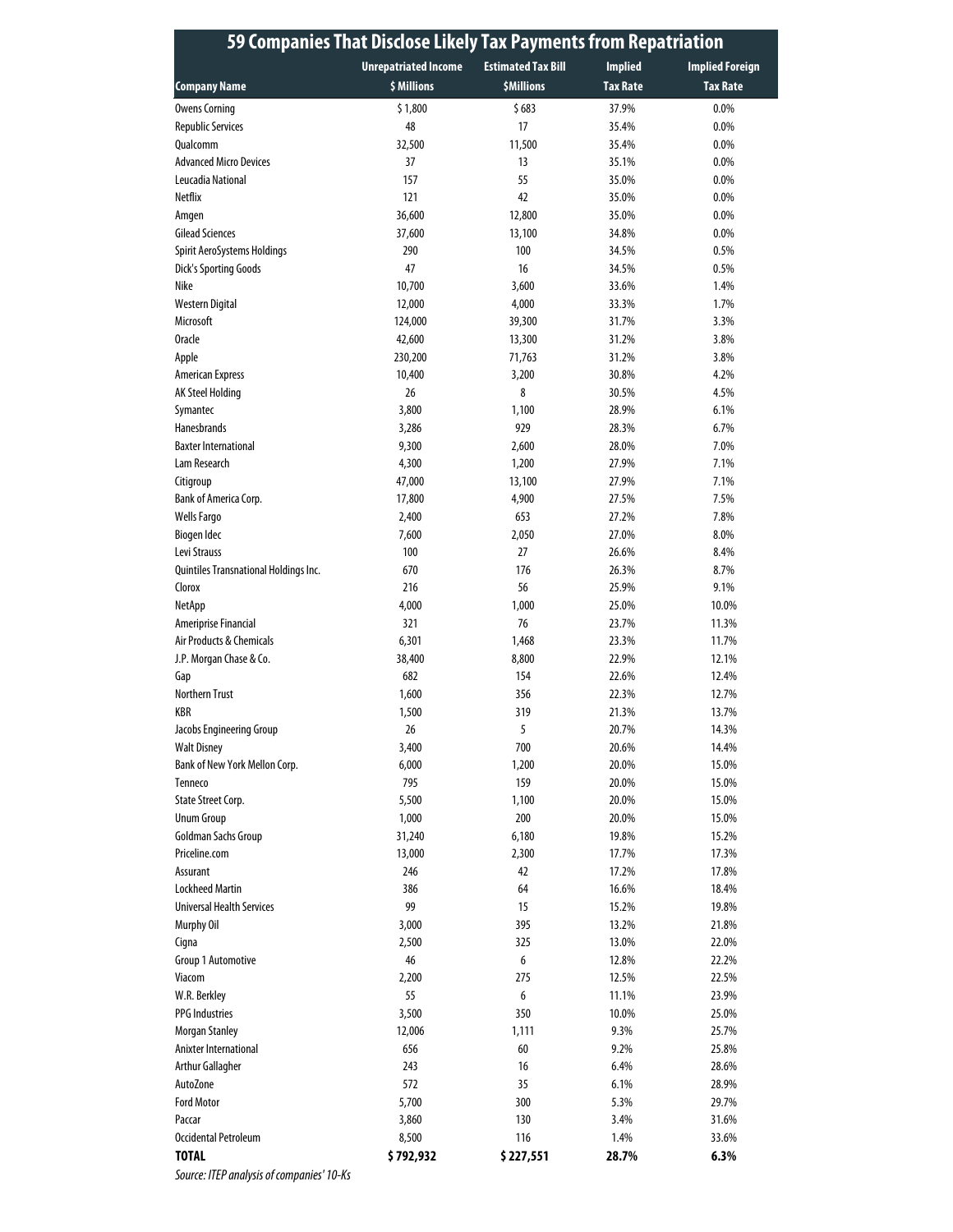|                                        | <b>Unrepatriated Income (\$millions)</b> |         |         |                           |
|----------------------------------------|------------------------------------------|---------|---------|---------------------------|
| <b>Company</b>                         | 2016                                     | 2015    | 2014    | <b>State Headquarters</b> |
| Apple                                  | 230,200                                  | 200,100 | 137,100 | California                |
| Pfizer                                 | 197,096                                  | 193,587 | 175,798 | <b>New York</b>           |
| Microsoft                              | 124,000                                  | 108,300 | 92,900  | Washington                |
| <b>General Electric</b>                | 82,000                                   | 104,000 | 119,000 | Connecticut               |
| <b>International Business Machines</b> | 71,400                                   | 68,100  | 61,400  | <b>New York</b>           |
| Johnson & Johnson                      | 66,200                                   | 58,000  | 53,400  | New Jersey                |
| <b>Cisco Systems</b>                   | 65,600                                   | 58,000  | 52,700  | California                |
| Merck                                  | 63,100                                   | 59,200  | 60,000  | New Jersey                |
| Google                                 | 60,700                                   | 58,300  | 47,400  | California                |
| <b>Exxon Mobil</b>                     | 54,000                                   | 51,000  | 51,000  | <b>Texas</b>              |
| Procter & Gamble                       | 49,000                                   | 45,000  | 44,000  | <b>Ohio</b>               |
| Citigroup                              | 47,000                                   | 45,200  | 43,800  | New York                  |
| Chevron                                | 46,400                                   | 45,400  | 35,700  | California                |
| Intel                                  | 46,400                                   | 26,900  | 23,300  | California                |
| PepsiCo                                | 44,900                                   | 40,200  | 37,800  | <b>New York</b>           |
| <b>Oracle</b>                          | 42,600                                   | 38,000  | 32,400  | California                |
| J.P. Morgan Chase & Co.                | 38,400                                   | 34,600  | 31,100  | New York                  |
| <b>Gilead Sciences</b>                 | 37,600                                   | 28,500  | 15,600  | California                |
| Amgen                                  | 36,600                                   | 32,600  | 29,300  | California                |
| Coca-Cola                              | 35,500                                   | 31,900  | 33,300  | Georgia                   |
| Qualcomm                               | 32,500                                   | 28,800  | 25,700  | California                |
| Goldman Sachs Group                    | 31,240                                   | 28,550  | 24,880  | <b>New York</b>           |
| <b>United Technologies</b>             | 31,000                                   | 29,000  | 28,000  | Connecticut               |
| Abbvie                                 | 29,000                                   | 25,000  | 23,000  | <b>Illinois</b>           |
| Medtronic                              | 29,000                                   | 27,837  | 20,529  | Minnesota                 |
| Eli Lilly                              | 28,000                                   | 26,500  | 25,700  | Indiana                   |
| <b>HP</b> Enterprise                   | 26,200                                   |         |         |                           |
| <b>Wal-Mart Stores</b>                 | 26,100                                   | 23,300  | 21,400  | Arkansas                  |
| <b>Bristol-Myers Squibb</b>            | 25,700                                   | 25,000  | 24,000  | <b>New York</b>           |
| <b>Abbott Laboratories</b>             | 24,000                                   | 22,400  | 23,000  | <b>Illinois</b>           |
| Danaher                                | 23,000                                   | 23,500  | 11,800  | District of Columbia      |
| <b>Philip Morris International</b>     | 23,000                                   | 23,000  | 23,000  | New York                  |
| Hewlett-Packard                        | 20,300                                   | 47,200  | 42,900  | California                |
| <b>Kraft Foods</b>                     | 19,800                                   | 19,200  | 13,200  | <b>Illinois</b>           |
| <b>Dow Chemical</b>                    | 18,668                                   | 18,773  | 18,037  | Michigan                  |
| Honeywell International                | 18,300                                   | 16,600  | 15,000  | New Jersey                |
| Bank of America Corp.                  | 17,800                                   | 18,000  | 17,200  | North Carolina            |
| <b>DuPont</b>                          | 17,380                                   | 16,053  | 17,226  | Delaware                  |
| Eaton                                  | 17,300                                   | 15,100  | 12,500  | <b>Ohio</b>               |
| Caterpillar                            | 16,000                                   | 17,000  | 18,000  | <b>Illinois</b>           |
| McDonald's                             | 16,000                                   | 14,900  | 15,400  | Illinois                  |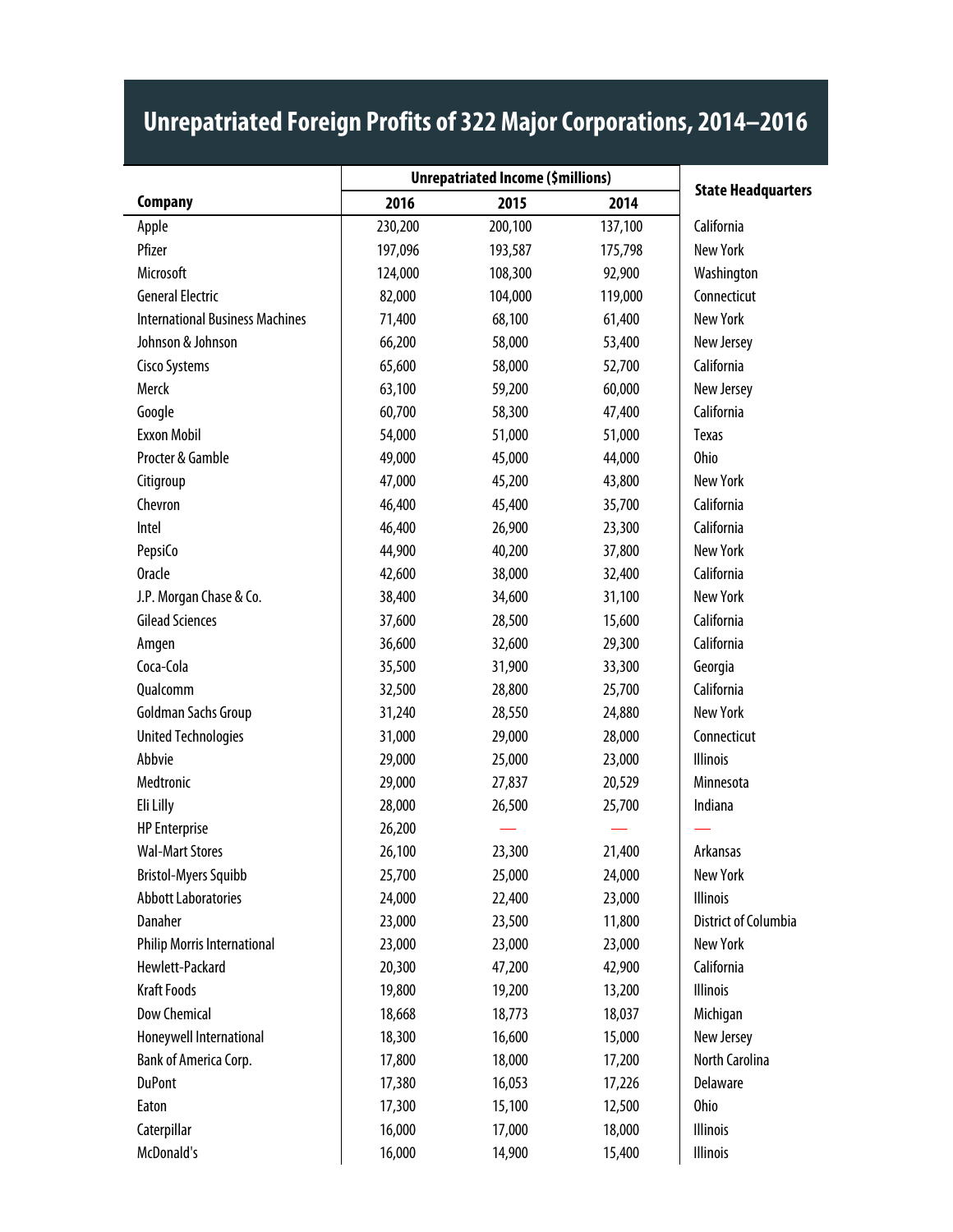|                                       | <b>Unrepatriated Income (\$millions)</b> |        |        |                           |
|---------------------------------------|------------------------------------------|--------|--------|---------------------------|
| <b>Company</b>                        | 2016                                     | 2015   | 2014   | <b>State Headquarters</b> |
| 3M                                    | 14,000                                   | 12,000 | 11,200 | Minnesota                 |
| Celgene                               | 13,300                                   | 9,667  | 7,541  | New Jersey                |
| Priceline.com                         | 13,000                                   | 9,900  | 7,300  | Connecticut               |
| Corning                               | 12,600                                   | 11,000 | 10,300 | <b>New York</b>           |
| <b>Thermo Fisher Scientific</b>       | 12,490                                   | 8,640  | 8,440  | Massachusetts             |
| Berkshire Hathaway                    | 12,400                                   | 10,400 | 10,000 | Nebraska                  |
| Morgan Stanley                        | 12,006                                   | 10,209 | 7,364  | <b>New York</b>           |
| Praxair                               | 12,000                                   | 11,000 | 10,400 | Connecticut               |
| Western Digital                       | 12,000                                   | 9,400  | 8,200  | California                |
| Nike                                  | 10,700                                   | 8,300  | 6,600  | Oregon                    |
| <b>American Express</b>               | 10,400                                   | 9,900  | 9,700  | <b>New York</b>           |
| <b>Boston Scientific</b>              | 9,800                                    | 8,900  | 7,700  | Massachusetts             |
| <b>Archer Daniels Midland</b>         | 9,300                                    | 9,600  | 8,600  | <b>Illinois</b>           |
| <b>Baxter International</b>           | 9,300                                    | 8,500  | 13,900 | <b>Illinois</b>           |
| <b>Texas Instruments</b>              | 9,030                                    | 8,350  | 7,670  | <b>Texas</b>              |
| Kimberly-Clark                        | 8,900                                    | 8,800  | 8,600  | Texas                     |
| <b>Illinois Tool Works</b>            | 8,800                                    | 8,700  | 7,100  | <b>Illinois</b>           |
| <b>Becton Dickinson</b>               | 8,700                                    | 7,500  | 4,900  | New Jersey                |
| <b>Franklin Resources</b>             | 8,500                                    | 7,900  | 7,300  | California                |
| <b>Occidental Petroleum</b>           | 8,500                                    | 9,900  | 9,900  | Texas                     |
| Stryker                               | 8,391                                    | 7,166  | 5,878  | Michigan                  |
| <b>Visa</b>                           | 8,300                                    | 6,400  | 5,000  | California                |
| <b>Cognizant Technology Solutions</b> | 7,930                                    | 7,495  | 6,121  | New Jersey                |
| <b>Micron Technology</b>              | 7,820                                    | 8,520  | 6,550  | Idaho                     |
| Biogen Idec                           | 7,600                                    | 6,000  | 4,600  | <b>Massachusetts</b>      |
| Hess                                  | 7,600                                    | 7,700  | 8,300  | <b>New York</b>           |
| eBay                                  | 7,400                                    | 6,000  | 7,900  | California                |
| Mattel                                | 7,000                                    | 6,800  | 6,400  | California                |
| Xerox                                 | 7,000                                    | 9,000  | 8,500  | Connecticut               |
| <b>Liberty Global</b>                 | 6,900                                    | 9,100  | 11,100 | Colorado                  |
| <b>Western Union</b>                  | 6,700                                    | 6,100  | 5,600  | Colorado                  |
| <b>General Motors</b>                 | 6,500                                    | 6,900  | 7,100  | Michigan                  |
| Air Products & Chemicals              | 6,301                                    | 6,361  | 5,894  | Pennsylvania              |
| Bank of New York Mellon Corp.         | 6,000                                    | 6,200  | 6,000  | <b>New York</b>           |
| <b>International Paper</b>            | 5,900                                    | 5,700  | 5,200  | Tennessee                 |
| McKesson                              | 5,831                                    | 4,916  | 4,200  | California                |
| Deere                                 | 5,787                                    | 5,282  | 4,677  | <b>Illinois</b>           |
| <b>Ford Motor</b>                     | 5,700                                    | 5,500  | 4,300  | Michigan                  |
| National Oilwell Varco                | 5,673                                    | 8,187  | 5,874  | Texas                     |
| <b>United Parcel Service</b>          | 5,504                                    | 4,954  | 4,683  | Georgia                   |
| <b>Agilent Technologies</b>           | 5,500                                    | 5,000  | 5,700  | California                |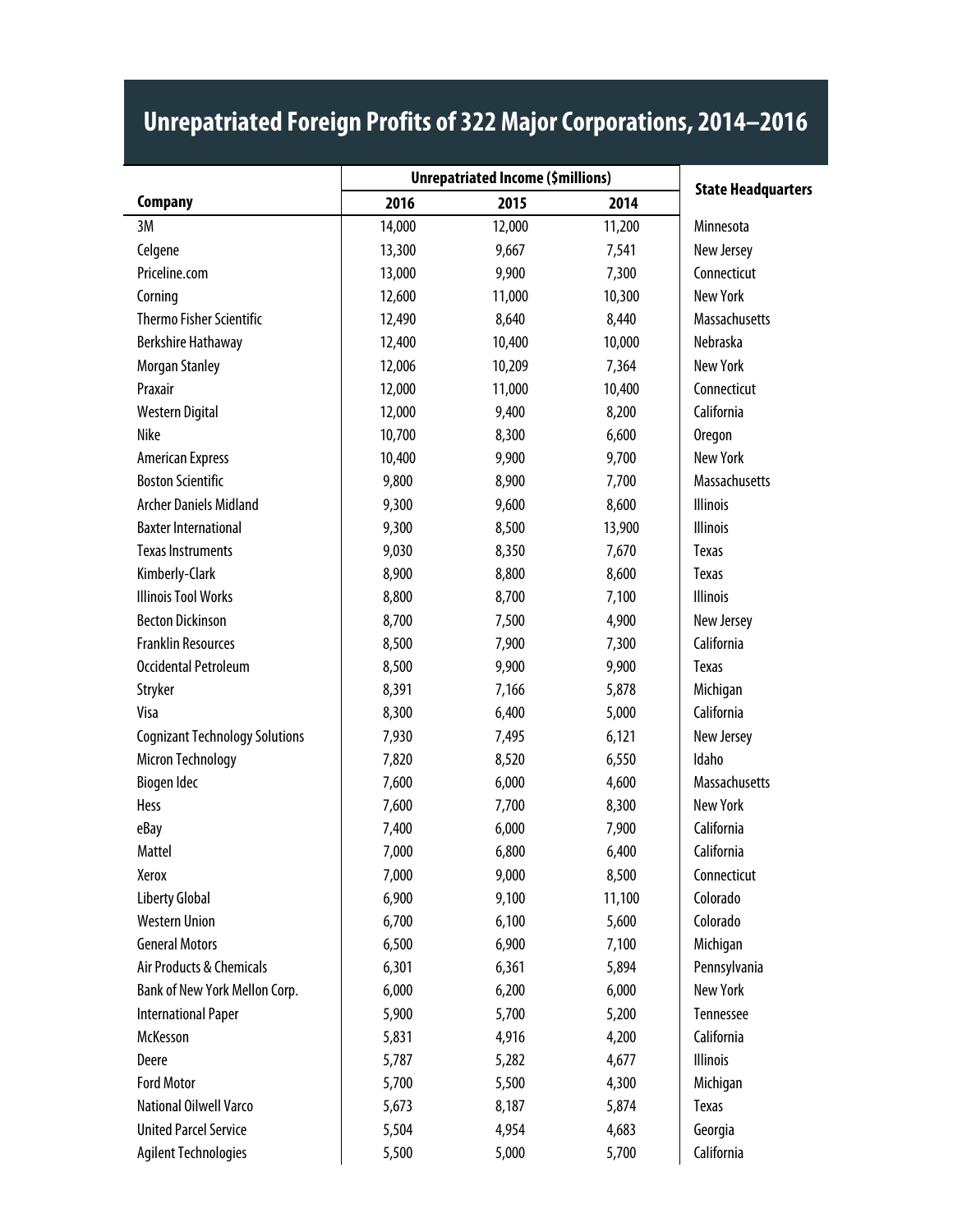|                                      |       | <b>Unrepatriated Income (\$millions)</b> |       |                           |
|--------------------------------------|-------|------------------------------------------|-------|---------------------------|
| <b>Company</b>                       | 2016  | 2015                                     | 2014  | <b>State Headquarters</b> |
| Johnson Controls                     | 5,500 | 8,060                                    | 8,100 | Wisconsin                 |
| PPL                                  | 5,500 | 4,600                                    | 3,700 | Pennsylvania              |
| State Street Corp.                   | 5,500 | 4,900                                    | 4,200 | <b>Massachusetts</b>      |
| MetLife                              | 5,400 | 4,900                                    | 4,200 | New York                  |
| <b>Applied Materials</b>             | 5,300 | 4,100                                    | 2,700 | California                |
| <b>BlackRock</b>                     | 5,251 | 4,734                                    | 3,871 | New York                  |
| <b>Emerson Electric</b>              | 5,200 | 6,400                                    | 7,100 | Missouri                  |
| <b>Stanley Black &amp; Decker</b>    | 4,867 | 4,391                                    | 4,773 | Connecticut               |
| H.J. Heinz                           | 4,700 | 3,600                                    | 4,200 | Pennsylvania              |
| <b>Zimmer Biomet</b>                 | 4,677 | 3,853                                    | 3,204 | Indiana                   |
| Paypal Holdings                      | 4,600 | 3,500                                    |       | California                |
| Sempra Energy                        | 4,600 | 3,900                                    | 3,600 | California                |
| Whirlpool                            | 4,600 | 4,200                                    | 4,900 | Michigan                  |
| CBS                                  | 4,550 | 4,150                                    | 3,990 | New York                  |
| <b>Baker Hughes</b>                  | 4,500 | 5,600                                    | 6,100 | Texas                     |
| Monsanto                             | 4,500 | 4,700                                    | 4,400 | Missouri                  |
| Marsh & McLennan                     | 4,400 | 3,400                                    | 6,300 | <b>New York</b>           |
| VF                                   | 4,400 | 3,657                                    | 3,297 | North Carolina            |
| Autoliv                              | 4,300 | 4,100                                    | 4,000 | Michigan                  |
| Celanese                             | 4,300 | 3,900                                    | 3,800 | <b>Texas</b>              |
| Lam Research                         | 4,300 | 3,300                                    | 2,900 | California                |
| <b>Prudential Financial</b>          | 4,231 | 3,215                                    | 2,396 | New Jersey                |
| <b>Home Depot</b>                    | 4,200 | 3,500                                    | 3,400 | Georgia                   |
| Amphenol                             | 4,183 | 3,699                                    | 3,300 | Connecticut               |
| AES                                  | 4,000 |                                          |       | Virginia                  |
| Halliburton                          | 4,000 | 6,900                                    | 6,700 | <b>Texas</b>              |
| <b>MasterCard</b>                    | 4,000 | 3,500                                    | 3,300 | <b>New York</b>           |
| NetApp                               | 4,000 | 3,300                                    | 3,000 | California                |
| Marriott International               | 3,950 | 1,109                                    | 894   | Maryland                  |
| <b>Starwood Hotels &amp; Resorts</b> | 3,950 | 3,600                                    | 3,500 | Connecticut               |
| <b>BorgWarner</b>                    | 3,900 | 3,300                                    | 2,700 | Michigan                  |
| <b>Valero Energy</b>                 | 3,900 | 3,200                                    | 2,900 | Texas                     |
| Paccar                               | 3,860 | 4,100                                    | 4,100 | Washington                |
| Symantec                             | 3,800 | 3,600                                    | 3,200 | California                |
| <b>ConocoPhillips</b>                | 3,720 | 3,300                                    | 293   | Texas                     |
| Estée Lauder                         | 3,548 | 2,918                                    | 2,403 | <b>New York</b>           |
| <b>PPG</b> Industries                | 3,500 | 4,200                                    | 5,000 | Pennsylvania              |
| Colgate-Palmolive                    | 3,400 | 4,600                                    | 4,900 | <b>New York</b>           |
| Cummins                              | 3,400 | 3,300                                    | 3,800 | Indiana                   |
| <b>Walt Disney</b>                   | 3,400 | 2,700                                    | 1,900 | California                |
| Las Vegas Sands                      | 3,390 | 5,240                                    | 6,070 | Nevada                    |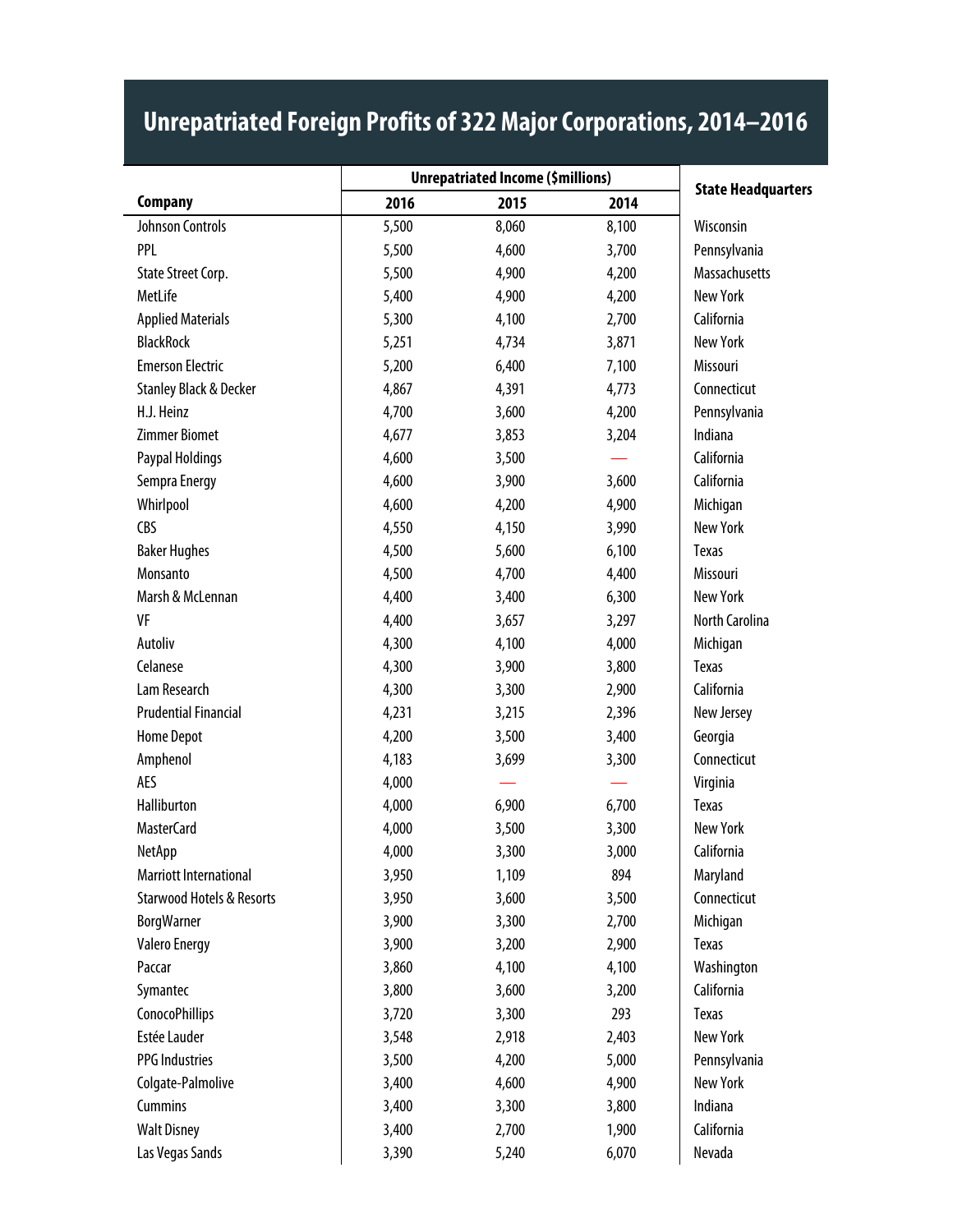|                               | <b>Unrepatriated Income (\$millions)</b> |       |       |                           |
|-------------------------------|------------------------------------------|-------|-------|---------------------------|
| <b>Company</b>                | 2016                                     | 2015  | 2014  | <b>State Headquarters</b> |
| Yahoo                         | 3,300                                    | 3,300 | 2,900 | California                |
| <b>Starbucks</b>              | 3,300                                    | 2,800 | 2,200 | Washington                |
| Hanesbrands                   | 3,286                                    | 2,699 |       | North Carolina            |
| <b>Costco Wholesale</b>       | 3,280                                    | 2,845 | 3,619 | Washington                |
| <b>Rockwell Automation</b>    | 3,274                                    | 3,059 | 2,781 | Wisconsin                 |
| Parker Hannifin               | 3,200                                    | 3,000 | 2,800 | <b>Ohio</b>               |
| Avnet                         | 3,180                                    | 3,060 | 2,770 | Arizona                   |
| Laboratory Corp. of America   | 3,144                                    | 662   | 30    | North Carolina            |
| Jabil Circuit                 | 3,100                                    | 2,800 | 2,300 | Florida                   |
| <b>Computer Sciences</b>      | 3,000                                    | 2,552 | 3,110 | Virginia                  |
| Murphy Oil                    | 3,000                                    | 2,866 | 6,045 | Arkansas                  |
| Phillips                      | 3,000                                    | 2,800 | 2,000 | <b>Texas</b>              |
| Sealed Air                    | 3,000                                    | 5,100 |       | North Carolina            |
| CA                            | 2,987                                    | 2,759 | 2,349 | <b>New York</b>           |
| Facebook                      | 2,870                                    |       |       | California                |
| <b>Arrow Electronics</b>      | 2,848                                    | 3,286 | 2,947 | Colorado                  |
| Amazon.com                    | 2,800                                    | 1,500 | 2,500 | Washington                |
| Ingredion                     | 2,700                                    | 2,400 | 2,172 | <b>Illinois</b>           |
| <b>News Corporation</b>       | 2,700                                    | 3,500 | 3,800 | <b>New York</b>           |
| Interpublic Group             | 2,622                                    | 2,592 | 2,214 | New York                  |
| Polo Ralph Lauren             | 2,615                                    | 2,515 | 2,176 | <b>New York</b>           |
| Ball                          | 2,600                                    | 2,022 | 1,799 | Colorado                  |
| Phillips-Van Heusen           | 2,600                                    | 2,100 | 1,800 | <b>New York</b>           |
| AGCO                          | 2,500                                    | 2,300 | 3,300 | Georgia                   |
| Cigna                         | 2,500                                    | 2,200 | 1,800 | Connecticut               |
| <b>Omnicom Group</b>          | 2,400                                    | 2,100 | 1,800 | <b>New York</b>           |
| <b>Wells Fargo</b>            | 2,400                                    | 2,000 | 1,800 | California                |
| Coach, Inc.                   | 2,390                                    | 2,090 | 2,034 | <b>New York</b>           |
| Aon                           | 2,300                                    | 2,200 | 2,200 | Illinois                  |
| <b>NCR</b>                    | 2,300                                    | 2,400 | 2,100 | Georgia                   |
| <b>Verizon Communications</b> | 2,300                                    | 1,800 | 1,300 | <b>New York</b>           |
| Owens-Illinois                | 2,200                                    | 2,500 | 2,900 | <b>Ohio</b>               |
| Viacom                        | 2,200                                    | 1,800 | 2,500 | New York                  |
| <b>Cardinal Health</b>        | 2,100                                    | 1,900 | 1,700 | <b>Ohio</b>               |
| <b>Eastman Chemical</b>       | 2,100                                    | 1,900 | 1,600 | Tennessee                 |
| Ecolab                        | 2,100                                    | 1,800 | 1,800 | Minnesota                 |
| <b>Yum Brands</b>             | 2,100                                    | 2,300 | 2,000 | Kentucky                  |
| <b>General Mills</b>          | 2,000                                    | 1,900 | 2,800 | Minnesota                 |
| American International Group  | 2,000                                    | 1,800 |       | <b>New York</b>           |
| <b>Avery Dennison</b>         | 1,900                                    | 1,900 | 2,200 | California                |
| <b>CB Richard Ellis Group</b> | 1,900                                    | 1,400 | 1,300 | California                |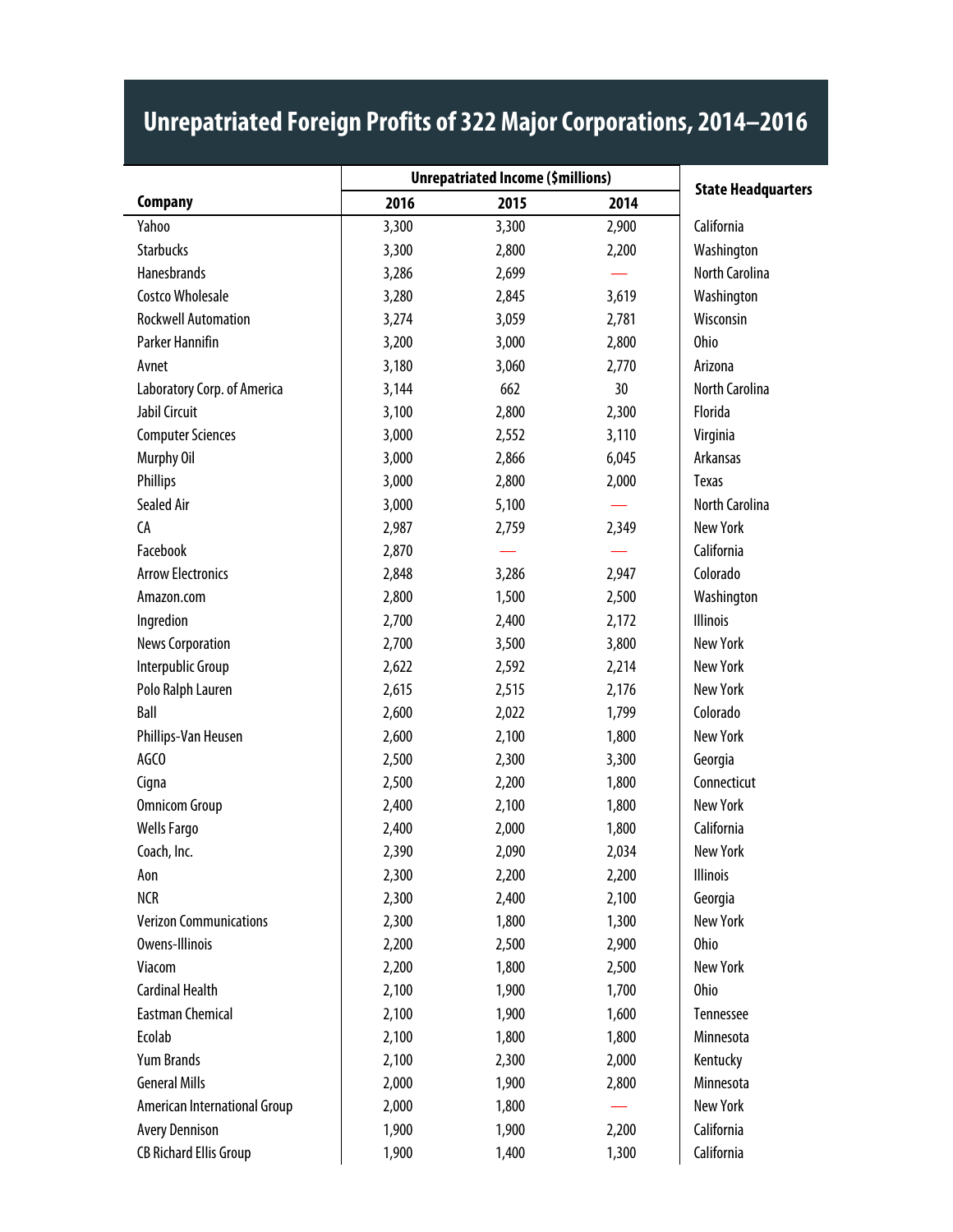|                                        | <b>Unrepatriated Income (\$millions)</b> |       |       |                           |
|----------------------------------------|------------------------------------------|-------|-------|---------------------------|
| <b>Company</b>                         | 2016                                     | 2015  | 2014  | <b>State Headquarters</b> |
| Kellogg                                | 1,900                                    | 2,000 | 2,200 | Michigan                  |
| Westrock                               | 1,900                                    | 198   | 240   | Georgia                   |
| Expedia                                | 1,800                                    | 1,500 | 916   | Washington                |
| <b>General Dynamics</b>                | 1,800                                    | 2,000 | 1,900 | Virginia                  |
| Goodyear Tire & Rubber                 | 1,800                                    | 1,400 | 2,600 | <b>Ohio</b>               |
| Loews                                  | 1,800                                    | 2,000 | 2,400 | <b>New York</b>           |
| Mylan                                  | 1,800                                    | 1,400 | 693   | Pennsylvania              |
| <b>Owens Corning</b>                   | 1,800                                    | 1,600 | 1,400 | <b>Ohio</b>               |
| <b>Spectra Energy</b>                  | 1,800                                    | 1,500 | 1,800 | Texas                     |
| Lear                                   | 1,700                                    | 1,700 | 1,200 | Michigan                  |
| McGraw-Hill                            | 1,700                                    | 1,573 | 1,239 | New York                  |
| <b>AECOM Technology</b>                | 1,600                                    | 1,341 | 977   | California                |
| FedEx                                  | 1,600                                    | 1,900 | 1,600 | Tennessee                 |
| <b>Harman International Industries</b> | 1,600                                    | 1,300 | 895   | Connecticut               |
| <b>Motorola Solutions</b>              | 1,600                                    | 1,400 | 1,500 | <b>Illinois</b>           |
| <b>Northern Trust</b>                  | 1,600                                    | 1,400 | 1,100 | <b>Illinois</b>           |
| <b>Time Warner</b>                     | 1,600                                    | 1,100 | 1,100 | New York                  |
| <b>World Fuel Services</b>             | 1,600                                    | 1,500 | 1,300 | Florida                   |
| Flowserve                              | 1,500                                    | 1,500 | 1,700 | <b>Texas</b>              |
| Ashland                                | 1,500                                    | 1,600 | 1,800 | Kentucky                  |
| <b>KBR</b>                             | 1,500                                    | 1,100 |       | <b>Texas</b>              |
| <b>Unisys</b>                          | 1,500                                    | 1,417 | 1,280 | Pennsylvania              |
| <b>Live Nation Entertainment</b>       | 1,400                                    | 1,200 | 1,100 | California                |
| <b>Mohawk Industries</b>               | 1,400                                    | 1,680 | 1,385 | Georgia                   |
| <b>Textron</b>                         | 1,400                                    | 1,200 | 995   | <b>Rhode Island</b>       |
| Dover                                  | 1,300                                    | 1,100 | 1,300 | Illinois                  |
| Capital One Financial                  | 1,300                                    | 1,500 | 1,400 | Virginia                  |
| <b>Foot Locker</b>                     | 1,249                                    | 1,087 | 999   | <b>New York</b>           |
| <b>Electronic Arts</b>                 | 1,241                                    | 752   | 150   | California                |
| <b>Newell Rubbermaid</b>               | 1,236                                    | 658   | 602   | Georgia                   |
| Sysco                                  | 1,200                                    | 1,100 | 1,104 | <b>Texas</b>              |
| Reinsurance Group of America           | 1,147                                    | 993   | 1,115 | Missouri                  |
| <b>Best Buy</b>                        | 1,100                                    | 896   | 770   | Minnesota                 |
| Avis Budget Group                      | 1,100                                    | 941   | 853   | New Jersey                |
| <b>Principal Financial</b>             | 1,088                                    | 1,005 | 825   | lowa                      |
| Seaboard                               | 1,038                                    | 977   | 1,000 | Kansas                    |
| <b>Crown Holdings</b>                  | 1,000                                    | 838   | 774   | Pennsylvania              |
| <b>Unum Group</b>                      | 1,000                                    | 1,000 | 1,000 | Tennessee                 |
| <b>Target</b>                          | 993                                      | 685   | 328   | Minnesota                 |
| <b>Twenty-First Century Fox</b>        | 960                                      | 975   | 851   | New York                  |
| R.R. Donnelley & Sons                  | 956                                      | 1,600 |       | <b>Illinois</b>           |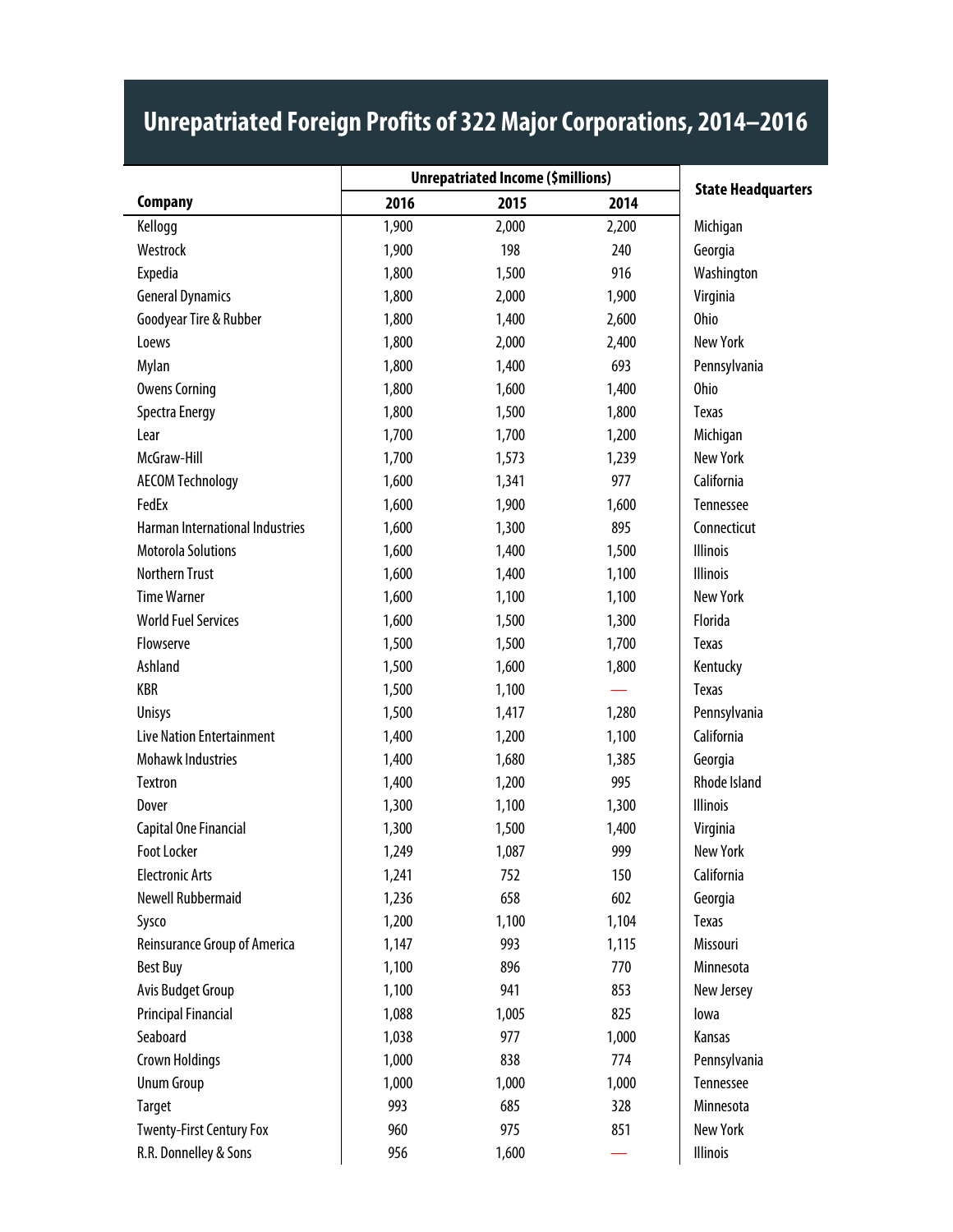|                                               | <b>Unrepatriated Income (\$millions)</b> |       |       | <b>State Headquarters</b> |
|-----------------------------------------------|------------------------------------------|-------|-------|---------------------------|
| <b>Company</b>                                | 2016                                     | 2015  | 2014  |                           |
| Devon Energy                                  | 953                                      | 1,163 | 1,800 | <b>Oklahoma</b>           |
| <b>Waste Management</b>                       | 950                                      | 825   | 750   | <b>Texas</b>              |
| Wyndham Worldwide Corporation                 | 948                                      | 809   | 760   | New Jersey NJ             |
| Henry Schein                                  | 937                                      | 945   | 826   | <b>New York</b>           |
| CST Brands, Inc.                              | 924                                      | 1,100 | 965   | <b>Texas</b>              |
| AmerisourceBergen                             | 882                                      | 413   | 217   | Pennsylvania              |
| Boeing                                        | 850                                      | 700   | 800   | <b>Illinois</b>           |
| <b>Pitney Bowes</b>                           | 850                                      | 860   | 830   | Connecticut               |
| <b>Hertz Global Holdings</b>                  | 841                                      | 717   | 650   | New Jersey                |
| <b>CF Industries Holdings</b>                 | 830                                      | 830   | 900   | <b>Illinois</b>           |
| Penske Automotive Group                       | 817                                      | 790   | 711   | Michigan                  |
| <b>Fidelity National Information Services</b> | 813                                      | 674   |       | Florida                   |
| Tenneco                                       | 795                                      | 731   | 737   | <b>Illinois</b>           |
| <b>Ryder System</b>                           | 762                                      | 712   | 658   | Florida                   |
| <b>Wesco International</b>                    | 760                                      | 624   | 597   | Pennsylvania              |
| Joy Global                                    | 752                                      | 605   | 739   | Wisconsin                 |
| Raytheon                                      | 732                                      | 688   | 384   | <b>Massachusetts</b>      |
| <b>TJX</b>                                    | 727                                      | 567   | 528   | Massachusetts             |
| UnitedHealth Group                            | 717                                      | 459   | 391   | Minnesota                 |
| L-3 Communications                            | 708                                      | 661   | 331   | <b>New York</b>           |
| <b>Genuine Parts</b>                          | 697                                      | 623   | 712   | Georgia                   |
| Meritor                                       | 687                                      | 686   | 666   | Michigan                  |
| Gap                                           | 682                                      | 642   | 581   | California                |
| Univar                                        | 676                                      | 583   |       | <b>Illinois</b>           |
| ITT                                           | 672                                      | 810   | 508   | <b>New York</b>           |
| Quintiles Transnational Holdings Inc.         | 670                                      | 578   | 453   | North Carolina            |
| Discovery Communications, Inc.                | 659                                      | 495   | 329   | Maryland                  |
| Anixter International                         | 656                                      | 647   | 679   | <b>Illinois</b>           |
| <b>Tech Data</b>                              | 642                                      | 500   | 390   | Florida                   |
| Campbell Soup                                 | 638                                      | 770   | 740   | New Jersey                |
| W.W. Grainger                                 | 629                                      | 468   | 464   | <b>Illinois</b>           |
| Markel                                        | 615                                      | 650   | 1,100 | Virginia                  |
| GameStop                                      | 601                                      | 595   | 542   | Texas                     |
| Sanmina-SCI                                   | 596                                      | 583   | 544   | California                |
| <b>Staples</b>                                | 586                                      | 837   | 835   | Massachusetts             |
| AutoZone                                      | 572                                      | 432   | 345   | Tennessee                 |
| <b>Limited Brands</b>                         | 571                                      | 454   | 216   | <b>Ohio</b>               |
| Timken                                        | 562                                      | 548   | 487   | <b>Ohio</b>               |
| Manpower                                      | 555                                      | 517   | 733   | Wisconsin                 |
| Navistar International                        | 551                                      | 565   | 469   | <b>Illinois</b>           |
| <b>Rockwell Collins</b>                       | 551                                      | 539   | 511   | lowa                      |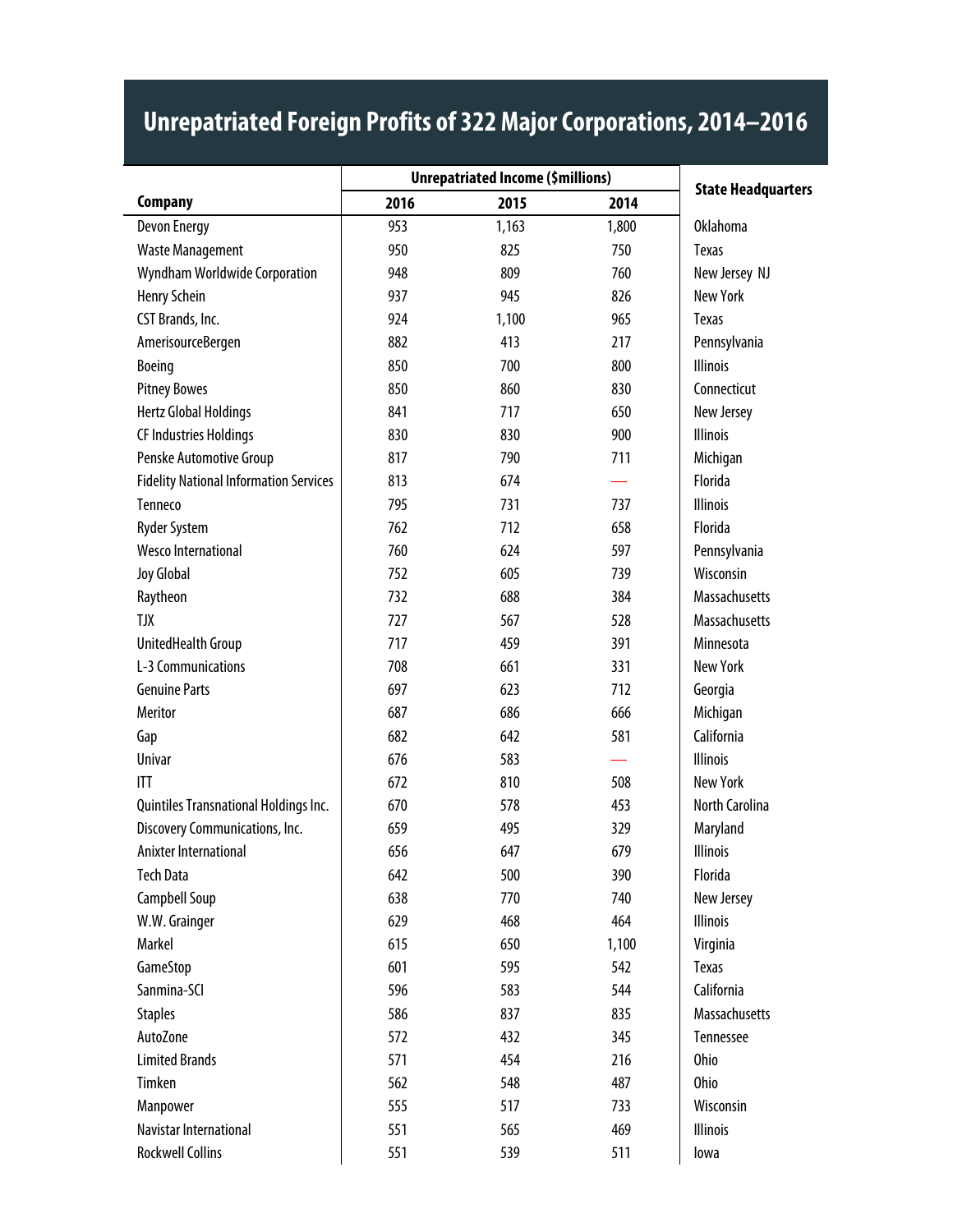|                                  | <b>Unrepatriated Income (\$millions)</b> |       |       |                           |
|----------------------------------|------------------------------------------|-------|-------|---------------------------|
| <b>Company</b>                   | 2016                                     | 2015  | 2014  | <b>State Headquarters</b> |
| ConAgra Foods                    | 540                                      | 660   | 560   | Nebraska                  |
| <b>Commercial Metals</b>         | 537                                      | 463   | 488   | Texas                     |
| <b>LKQ Corporation</b>           | 530                                      | 398   | 266   | <b>Illinois</b>           |
| Synnex                           | 492                                      | 396   | 321   | California                |
| Alcoa                            | 450                                      | 4,000 | 4,600 | <b>New York</b>           |
| <b>Automatic Data Processing</b> | 443                                      | 418   | 1,032 | New Jersey                |
| <b>CH2M Hill</b>                 | 432                                      | 342   | 331   | Colorado                  |
| Huntsman                         | 390                                      | 354   | 307   | Utah                      |
| <b>Lockheed Martin</b>           | 386                                      | 353   | 291   | Maryland                  |
| United Rentals, Inc.             | 382                                      | 651   | 595   | Connecticut               |
| <b>DaVita</b>                    | 382                                      |       |       | Colorado                  |
| <b>Delta Air Lines</b>           | 379                                      |       |       | Georgia                   |
| <b>General Cable</b>             | 370                                      | 325   | 370   | kentucky                  |
| <b>Travelers Cos.</b>            | 358                                      | 383   | 647   | <b>New York</b>           |
| Ameriprise Financial             | 321                                      | 272   | 180   | Minnesota                 |
| <b>Quanta Services</b>           | 299                                      | 270   | 345   | Texas                     |
| <b>INTL FCStone</b>              | 294                                      | 227   | 175   | <b>New York</b>           |
| Hershey                          | 291                                      | 239   | 196   | Pennsylvania              |
| Spirit AeroSystems Holdings      | 290                                      | 310   | 259   | Kansas                    |
| <b>Bemis</b>                     | 288                                      | 258   | 204   | Wisconsin                 |
| <b>Harris</b>                    | 255                                      | 232   | 267   | Florida                   |
| <b>Terex</b>                     | 251                                      | 855   | 800   | Connecticut               |
| Assurant                         | 246                                      | 198   | 163   | <b>New York</b>           |
| Arthur Gallagher                 | 243                                      | 232   | 280   | <b>Illinois</b>           |
| Harbinger Group Inc.             | 219                                      | 184   | 351   |                           |
| <b>Tyson Foods</b>               | 219                                      | 139   | 403   | Arkansas                  |
| J.M. Smucker                     | 217                                      | 249   | 245   | <b>Ohio</b>               |
| Clorox                           | 216                                      | 204   | 186   | California                |
| <b>First American</b>            | 216                                      | 156   | 133   | California                |
| Reliance Steel & Aluminum        | 209                                      | 188   | 216   | California                |
| Dr Pepper Snapple Group          | 204                                      | 371   | 354   | <b>Texas</b>              |
| Raymond James Financial          | 204                                      | 185   | 224   | Florida                   |
| <b>MRC Global</b>                | 201                                      | 209   | 231   | Texas                     |
| Mosaic                           | 200                                      | 2,100 | 2,200 | Minnesota                 |
| Smithfield Foods                 | 199                                      | 110   | 17    | Virginia                  |
| Oshkosh                          | 194                                      | 195   | 181   | Wisconsin                 |
| Nucor                            | 190                                      | 170   | 194   | North Carolina            |
| Leucadia National                | 157                                      | 205   | 171   | <b>New York</b>           |
| Lowe's                           | 153                                      | 112   | 51    | North Carolina            |
| <b>Allegheny Technologies</b>    | 133                                      | 168   | 181   | Pennsylvania              |
| <b>Advance Auto Parts</b>        | 130                                      | 114   | 108   | Virginia                  |